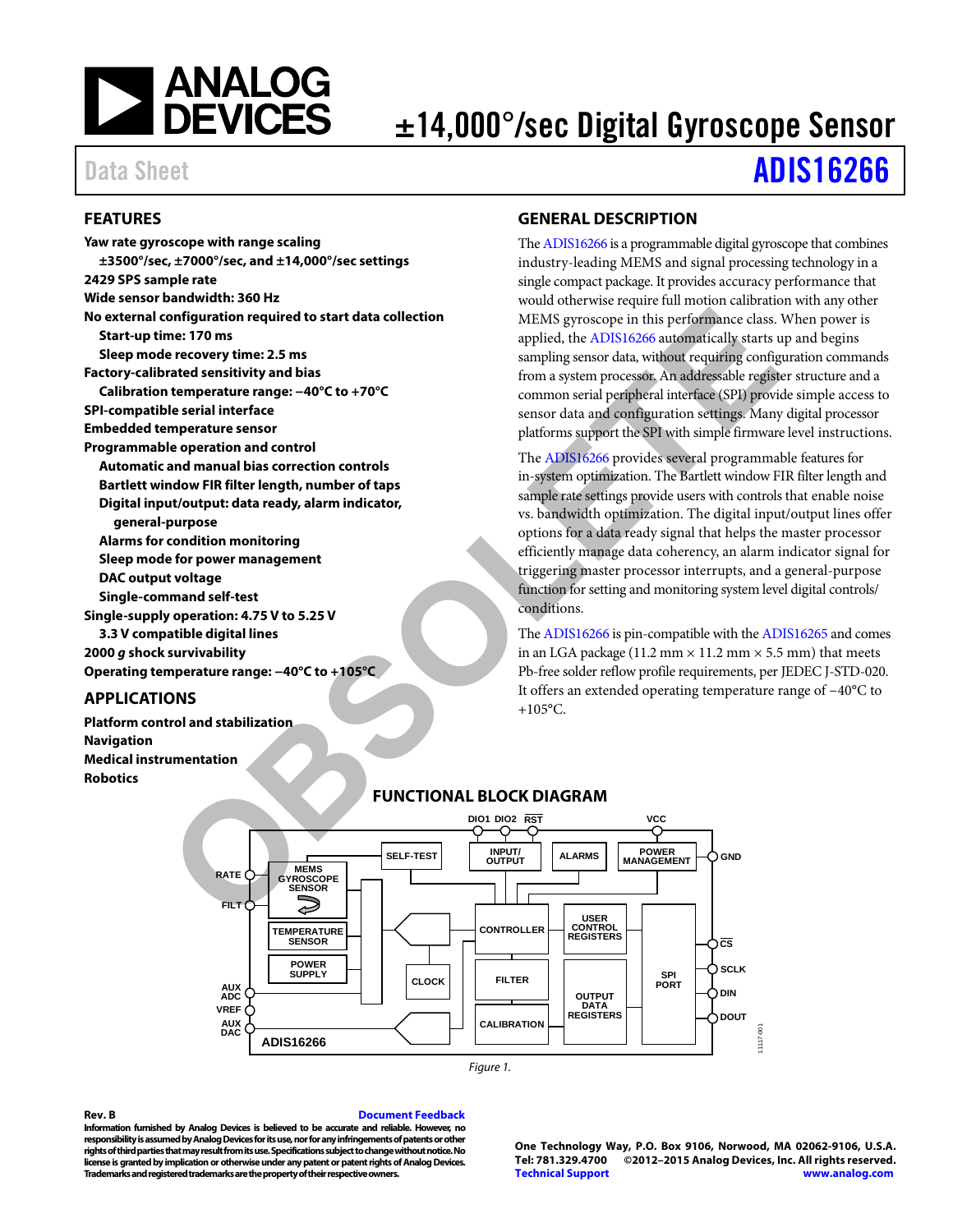# **ADIS16266**

# **TABLE OF CONTENTS**

### <span id="page-1-0"></span>**REVISION HISTORY**

| $7/15$ —Rev. A to Rev. B |  |
|--------------------------|--|
|                          |  |

#### $1/14$ -Rev. 0 to Rev. A

#### 10/12-Revision 0: Initial Version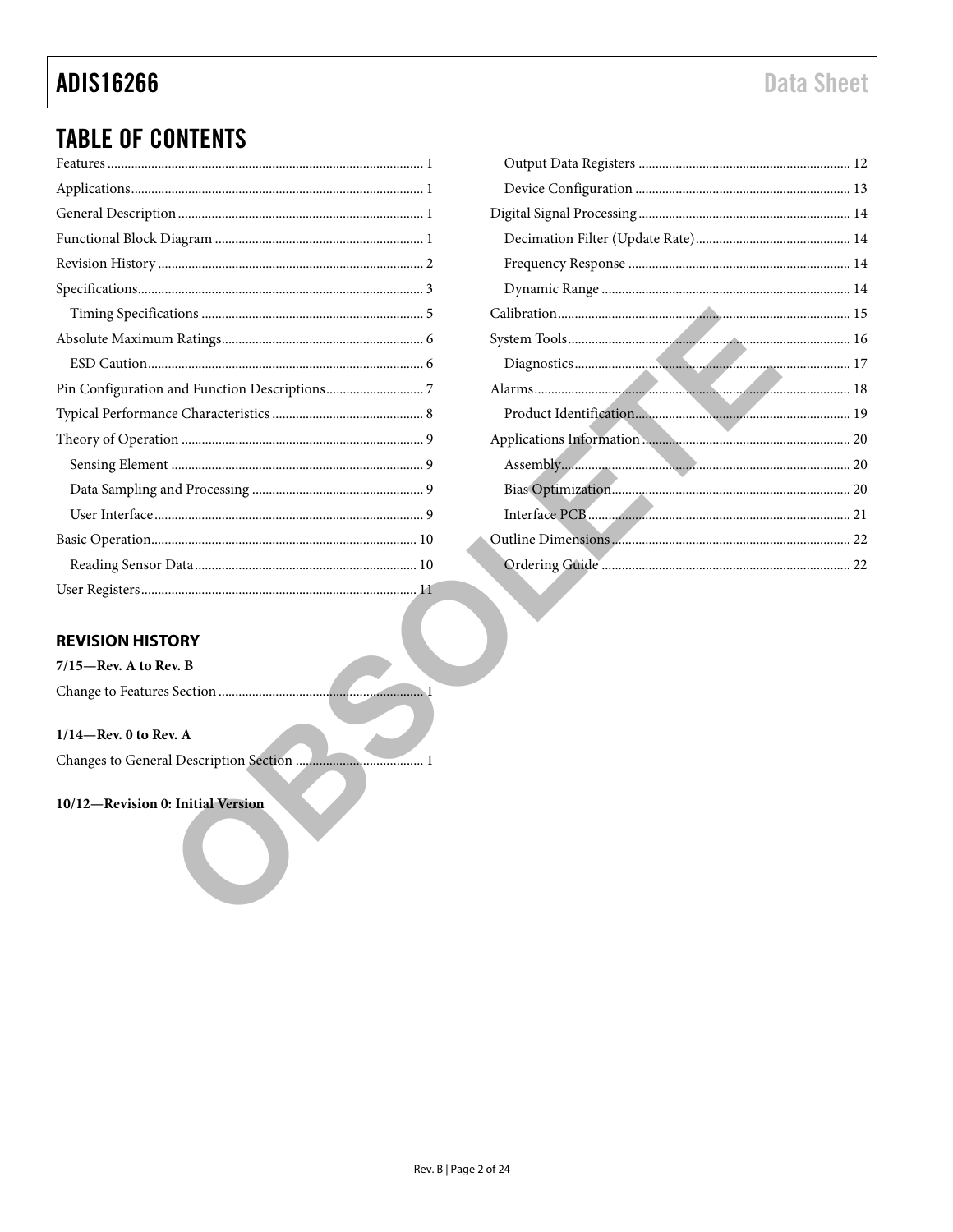## <span id="page-2-0"></span>**SPECIFICATIONS**

TA = −40°C to +105°C, VCC = 5.0 V, angular rate = 0°/sec, ±1 *g*, ±14,000°/sec range setting, unless otherwise noted.

#### <span id="page-2-1"></span>**Table 1.**

| <b>Parameter</b>                    | <b>Test Conditions/Comments</b>                      | Min    | <b>Typ</b>           | <b>Max</b> | Unit               |
|-------------------------------------|------------------------------------------------------|--------|----------------------|------------|--------------------|
| SENSITIVITY <sup>1</sup>            | Clockwise rotation is positive output                |        |                      |            |                    |
|                                     | 25°C, dynamic range = $\pm$ 14,000°/sec <sup>2</sup> |        | 4.17                 |            | °/sec/LSB          |
|                                     | 25°C, dynamic range = $\pm$ 7000°/sec<br>2.08        |        |                      | °/sec/LSB  |                    |
|                                     | 25°C, dynamic range = $\pm$ 3500°/sec                |        | 1.04                 |            | $\degree$ /sec/LSB |
| <b>Initial Tolerance</b>            | 25°C, dynamic range = $\pm$ 14000°/sec, VDD = 5 V    |        | ±0.5                 | ±2         | $\%$               |
| <b>Temperature Coefficient</b>      | $4.75$ V < VDD < 5.25 V                              |        | 200                  |            | ppm/°C             |
| Nonlinearity                        | Best fit straight line                               |        | 0.1                  |            | % of FS            |
| <b>BIAS</b>                         |                                                      |        |                      |            |                    |
| <b>Initial Error</b>                |                                                      |        | ±15                  |            | $\degree$ /sec     |
| In-Run Bias Stability               | 25°C, 1 σ                                            |        | 470                  |            | °/hour             |
| Angular Random Walk                 | 25°C, 1 σ                                            |        | 21.5                 |            | °/√hour            |
| <b>Linear Acceleration Effect</b>   | 25°C, 1 σ                                            |        | 0.1                  |            | $\degree$ /sec/g   |
| <b>Temperature Coefficient</b>      |                                                      |        | 0.35                 |            | °/sec/°C           |
| <b>Voltage Sensitivity</b>          | VCC = 4.75 V to 5.25 V, $\mu$ ± 1 σ                  |        | 7.5                  |            | $\degree$ /sec/V   |
| <b>NOISE PERFORMANCE</b>            |                                                      |        |                      |            |                    |
| <b>Output Noise</b>                 | 25°C, ±14,000°/sec range, no filtering               |        | 11.2                 |            | °/sec rms          |
|                                     | 25°C, ±7000°/sec range, 4-tap filter setting         |        | 7.2                  |            | °/sec rms          |
|                                     | 25°C, ±3500°/sec range, 16-tap filter setting        |        | 3.4                  |            | °/sec rms          |
| Rate Noise Density                  | 25°C, f = 25 Hz, ±14,000°/sec range, no filtering    |        | 0.44                 |            | °/sec/√Hz rms      |
| <b>FREQUENCY RESPONSE</b>           |                                                      |        |                      |            |                    |
| 3 dB Bandwidth                      |                                                      |        | 360                  |            | Hz                 |
| Sensor Resonant Frequency           |                                                      | 16     | 18                   | 20         | kHz                |
| SELF-TEST STATE                     |                                                      |        |                      |            |                    |
| Change for Positive Stimulus        | ±14,000°/sec dynamic range setting                   | 150    |                      | 500        | <b>LSB</b>         |
| <b>Change for Negative Stimulus</b> | ±14,000°/sec dynamic range setting                   | $-500$ |                      | $-150$     | <b>LSB</b>         |
| Internal Self-Test Cycle Time       |                                                      |        | 30                   |            | ms                 |
| <b>ADC INPUT</b>                    |                                                      |        |                      |            |                    |
| Resolution                          |                                                      |        | 12                   |            | <b>Bits</b>        |
| <b>Integral Nonlinearity</b>        |                                                      |        | ±2                   |            | <b>LSB</b>         |
| <b>Differential Nonlinearity</b>    |                                                      |        | ±1                   |            | <b>LSB</b>         |
| <b>Offset Error</b>                 |                                                      |        | ±4                   |            | <b>LSB</b>         |
| <b>Gain Error</b>                   |                                                      |        | ±2                   |            | <b>LSB</b>         |
| Input Range                         |                                                      | 0      |                      | 2.5        | $\vee$             |
| Input Capacitance                   | During acquisition                                   |        | 20                   |            | pF                 |
| ON-CHIP VOLTAGE REFERENCE           |                                                      |        | 2.5                  |            | $\overline{V}$     |
| Accuracy                            | $25^{\circ}$ C                                       | -10    |                      | $+10$      | mV                 |
| <b>Temperature Coefficient</b>      |                                                      |        | ±40                  |            | ppm/°C             |
| Output Impedance                    |                                                      |        | 70                   |            | $\Omega$           |
| DAC OUTPUT                          | 5 kΩ/100 pF to GND                                   |        |                      |            |                    |
| Resolution                          |                                                      |        | 12                   |            | <b>Bits</b>        |
| Relative Accuracy                   | For Code 101 to Code 4095                            |        | 4                    |            | <b>LSB</b>         |
| <b>Differential Nonlinearity</b>    |                                                      |        | $\mathbf{1}$         |            | <b>LSB</b>         |
| <b>Offset Error</b>                 |                                                      |        | ±5                   |            | mV                 |
| <b>Gain Error</b>                   |                                                      |        | ±0.5                 |            | $\%$               |
| <b>Output Range</b>                 |                                                      | 0      |                      | 2.5        | $\vee$             |
| Output Impedance                    |                                                      |        |                      |            |                    |
| <b>Output Settling Time</b>         |                                                      |        | $\overline{2}$<br>10 |            | Ω                  |
|                                     |                                                      |        |                      |            | $\mu$ s            |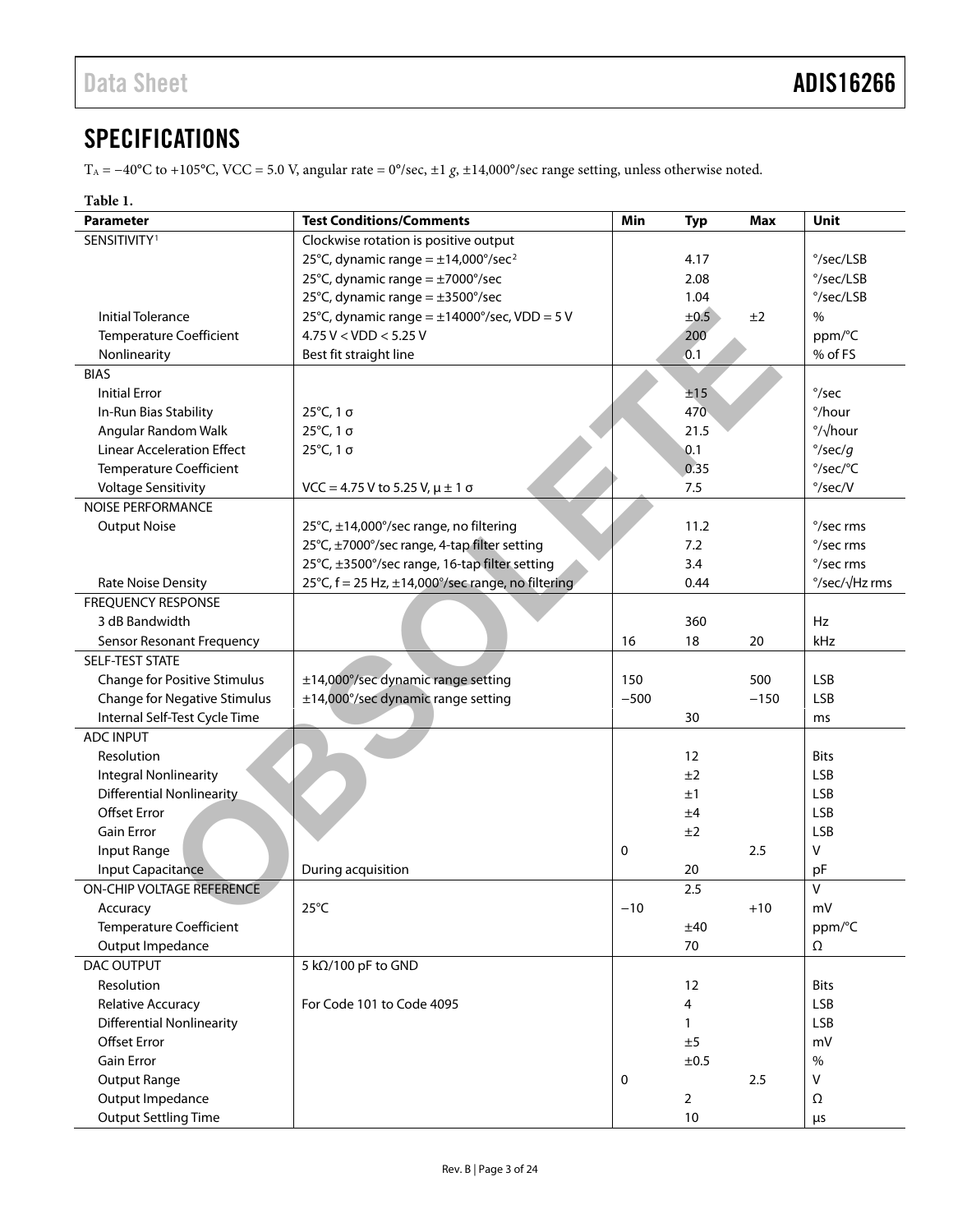<span id="page-3-0"></span>

| <b>Parameter</b>                                                                                                                                                                                                                                                                                                                                                                                                                                                                                                                                                                                                                              | <b>Test Conditions/Comments</b>      | Min    | <b>Typ</b> | Max   | Unit   |
|-----------------------------------------------------------------------------------------------------------------------------------------------------------------------------------------------------------------------------------------------------------------------------------------------------------------------------------------------------------------------------------------------------------------------------------------------------------------------------------------------------------------------------------------------------------------------------------------------------------------------------------------------|--------------------------------------|--------|------------|-------|--------|
| <b>LOGIC INPUTS</b>                                                                                                                                                                                                                                                                                                                                                                                                                                                                                                                                                                                                                           | Internal 3.3 V interface             |        |            |       |        |
| Input High Voltage, VINH                                                                                                                                                                                                                                                                                                                                                                                                                                                                                                                                                                                                                      |                                      | 2.0    |            |       | $\vee$ |
| Input Low Voltage, VINL                                                                                                                                                                                                                                                                                                                                                                                                                                                                                                                                                                                                                       |                                      |        |            | 0.8   | V      |
| Logic 1 Input Current, IINH                                                                                                                                                                                                                                                                                                                                                                                                                                                                                                                                                                                                                   | $V_{IH} = 3.3 V$                     |        | ±0.2       | ±10   | μA     |
| Logic 0 Input Current, IINL                                                                                                                                                                                                                                                                                                                                                                                                                                                                                                                                                                                                                   | $V_{IL} = 0 V$                       |        |            |       |        |
| All Except RST                                                                                                                                                                                                                                                                                                                                                                                                                                                                                                                                                                                                                                |                                      |        | $-40$      | $-60$ | μA     |
| <b>RST</b>                                                                                                                                                                                                                                                                                                                                                                                                                                                                                                                                                                                                                                    | The RST pin has an internal pull-up. |        | $-1$       |       | mA     |
| Input Capacitance, C <sub>IN</sub>                                                                                                                                                                                                                                                                                                                                                                                                                                                                                                                                                                                                            |                                      |        | 10         |       | pF     |
| <b>DIGITAL OUTPUTS</b>                                                                                                                                                                                                                                                                                                                                                                                                                                                                                                                                                                                                                        | Internal 3.3 V interface             |        |            |       |        |
| Output High Voltage, V <sub>OH</sub>                                                                                                                                                                                                                                                                                                                                                                                                                                                                                                                                                                                                          | $I_{\text{SOLRCE}} = 1.6 \text{ mA}$ | 2.4    |            |       | $\vee$ |
| Output Low Voltage, VoL                                                                                                                                                                                                                                                                                                                                                                                                                                                                                                                                                                                                                       | $I_{SINK} = 1.6$ mA                  |        |            | 0.4   | ٧      |
| <b>SLEEP TIMER</b>                                                                                                                                                                                                                                                                                                                                                                                                                                                                                                                                                                                                                            |                                      |        |            |       |        |
| Timeout Period <sup>3</sup>                                                                                                                                                                                                                                                                                                                                                                                                                                                                                                                                                                                                                   |                                      | 0.5    |            | 128   | sec    |
| <b>START-UP TIME</b>                                                                                                                                                                                                                                                                                                                                                                                                                                                                                                                                                                                                                          |                                      |        |            |       |        |
| Initial Start-Up Time                                                                                                                                                                                                                                                                                                                                                                                                                                                                                                                                                                                                                         |                                      |        | 170        |       | ms     |
| Sleep Mode Recovery                                                                                                                                                                                                                                                                                                                                                                                                                                                                                                                                                                                                                           |                                      |        | 2.5        |       | ms     |
| <b>Reset Recovery</b>                                                                                                                                                                                                                                                                                                                                                                                                                                                                                                                                                                                                                         |                                      |        | 78         |       | ms     |
| Flash Memory Update Time                                                                                                                                                                                                                                                                                                                                                                                                                                                                                                                                                                                                                      |                                      |        | 40         |       | ms     |
| Flash Memory Test Time                                                                                                                                                                                                                                                                                                                                                                                                                                                                                                                                                                                                                        |                                      |        | 18         |       | ms     |
| Self-Test Time                                                                                                                                                                                                                                                                                                                                                                                                                                                                                                                                                                                                                                |                                      |        | 30         |       | ms     |
| <b>FLASH MEMORY</b>                                                                                                                                                                                                                                                                                                                                                                                                                                                                                                                                                                                                                           |                                      |        |            |       |        |
| Endurance <sup>4</sup>                                                                                                                                                                                                                                                                                                                                                                                                                                                                                                                                                                                                                        |                                      | 20,000 |            |       | Cycles |
| Data Retention <sup>5</sup>                                                                                                                                                                                                                                                                                                                                                                                                                                                                                                                                                                                                                   | $T_J = 55^{\circ}C$                  | 10     |            |       | Years  |
| <b>CONVERSION RATE</b>                                                                                                                                                                                                                                                                                                                                                                                                                                                                                                                                                                                                                        |                                      |        |            |       |        |
| Sample Rate                                                                                                                                                                                                                                                                                                                                                                                                                                                                                                                                                                                                                                   |                                      |        | 2429       |       | SPS    |
| Sample Rate Tolerance                                                                                                                                                                                                                                                                                                                                                                                                                                                                                                                                                                                                                         |                                      |        |            | ±3    | $\%$   |
| POWER SUPPLY                                                                                                                                                                                                                                                                                                                                                                                                                                                                                                                                                                                                                                  |                                      |        |            |       |        |
| Operating Voltage Range, Vcc                                                                                                                                                                                                                                                                                                                                                                                                                                                                                                                                                                                                                  |                                      | 4.75   | 5.0        | 5.25  | V      |
| Power Supply Current                                                                                                                                                                                                                                                                                                                                                                                                                                                                                                                                                                                                                          |                                      |        | 41         |       | mA     |
|                                                                                                                                                                                                                                                                                                                                                                                                                                                                                                                                                                                                                                               | Sleep mode                           |        | 400        |       | μA     |
| <sup>1</sup> Characterization data represents ±40 to fall within the ±1% limit.<br><sup>2</sup> The maximum quaranteed measurement range is ±14,000°/sec. The sensor outputs measure beyond this range, but performance is quaranteed.<br><sup>3</sup> Guaranteed by design.<br>4 Endurance is qualified as per JEDEC Standard 22, Method A117, and measured at $-40^{\circ}$ C, +25 $^{\circ}$ C, +85 $^{\circ}$ C, and +125 $^{\circ}$ C.<br><sup>5</sup> Retention lifetime equivalent at a junction temperature (T <sub>a</sub> ) of 55°C, as per JEDEC Standard 22, Method A117. Retention lifetime decreases with junction temperature. |                                      |        |            |       |        |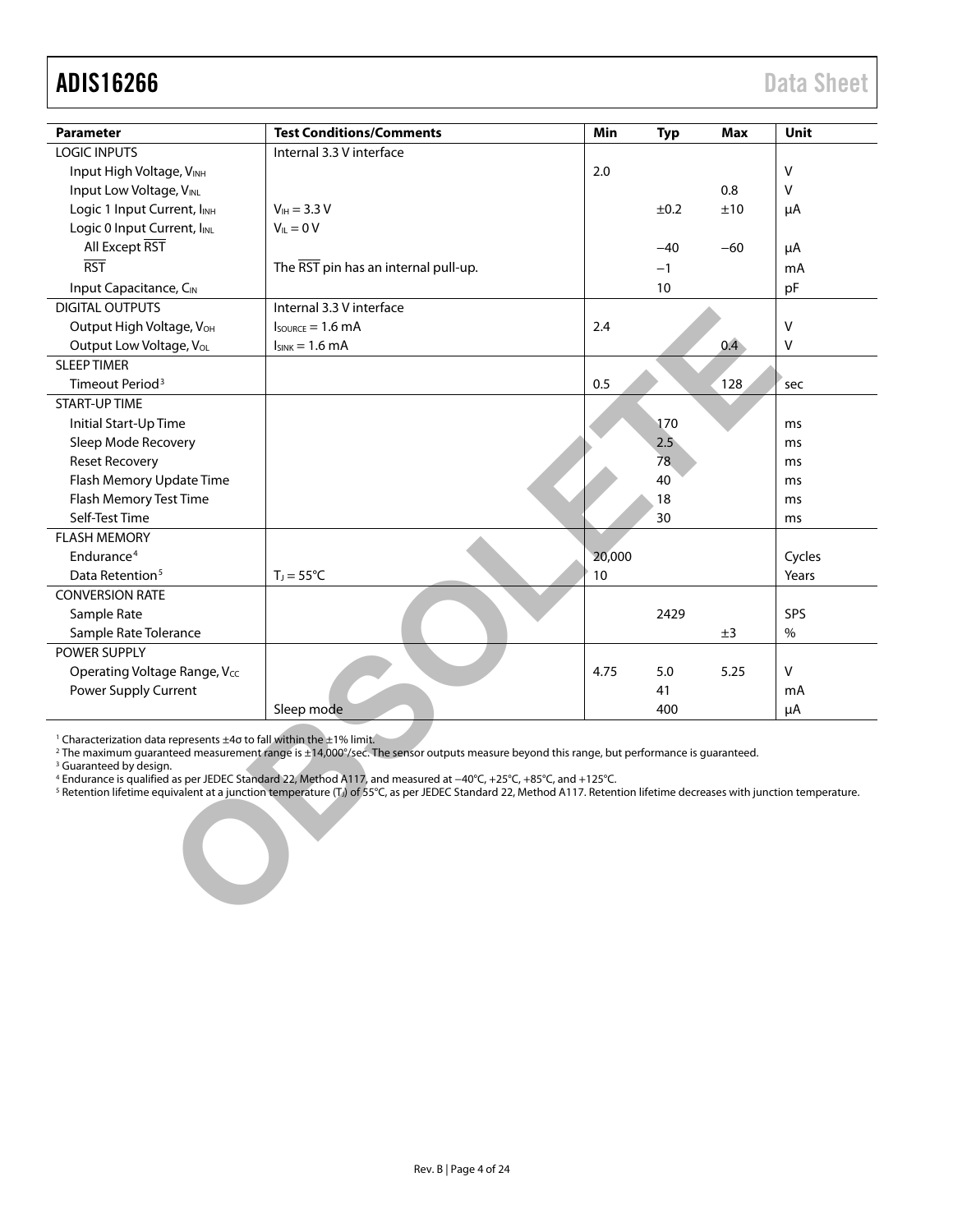#### <span id="page-4-0"></span>**TIMING SPECIFICATIONS**

T<sub>A</sub> =  $-40^{\circ}$ C to +85°C, VCC = 5.0 V, unless otherwise noted.

#### **Table 2.**

| <b>Parameter</b>        | <b>Description</b>                                     | Min <sup>1</sup> | Typ | $\mathbf{Max}^1$ | <b>Unit</b> |
|-------------------------|--------------------------------------------------------|------------------|-----|------------------|-------------|
| f <sub>sclk</sub>       | Serial clock (not shown in figures)                    | 0.01             |     | 2.5              | <b>MHz</b>  |
| <b><i>LDATARATE</i></b> | Data rate period                                       | 32               |     |                  | μs          |
| <b>t</b> stall          | Stall period between data                              | 9                |     |                  | μs          |
| $t_{\overline{CS}}$     | Chip select to clock edge                              | 48.8             |     |                  | ns          |
| t <sub>DAV</sub>        | Data output valid after SCLK falling edge <sup>2</sup> |                  |     | 100              | ns          |
| t <sub>DSU</sub>        | Data input setup time before SCLK rising edge          | 24.4             |     |                  | ns          |
| t <sub>DHD</sub>        | Data input hold time after SCLK rising edge            | 48.8             |     |                  | ns          |
| t <sub>DF</sub>         | Data output fall time (not shown in figures)           |                  |     | 12.5             | ns          |
| t <sub>DR</sub>         | Data output rise time (not shown in figures)           |                  |     | 12.5             | ns          |
| tses                    | CS high after SCLK edge <sup>3</sup>                   |                  |     |                  | ns          |

<sup>1</sup> Guaranteed by design; not production tested.

2 The MSB presents an exception to this parameter. The MSB clocks out on the falling edge of CS. The remaining DOUT bits are clocked after the falling edge of SCLK and are governed by this specification.

3 This parameter may need to be expanded to allow for proper capture of the LSB. After CS goes high, the DOUT line enters a high impedance state.

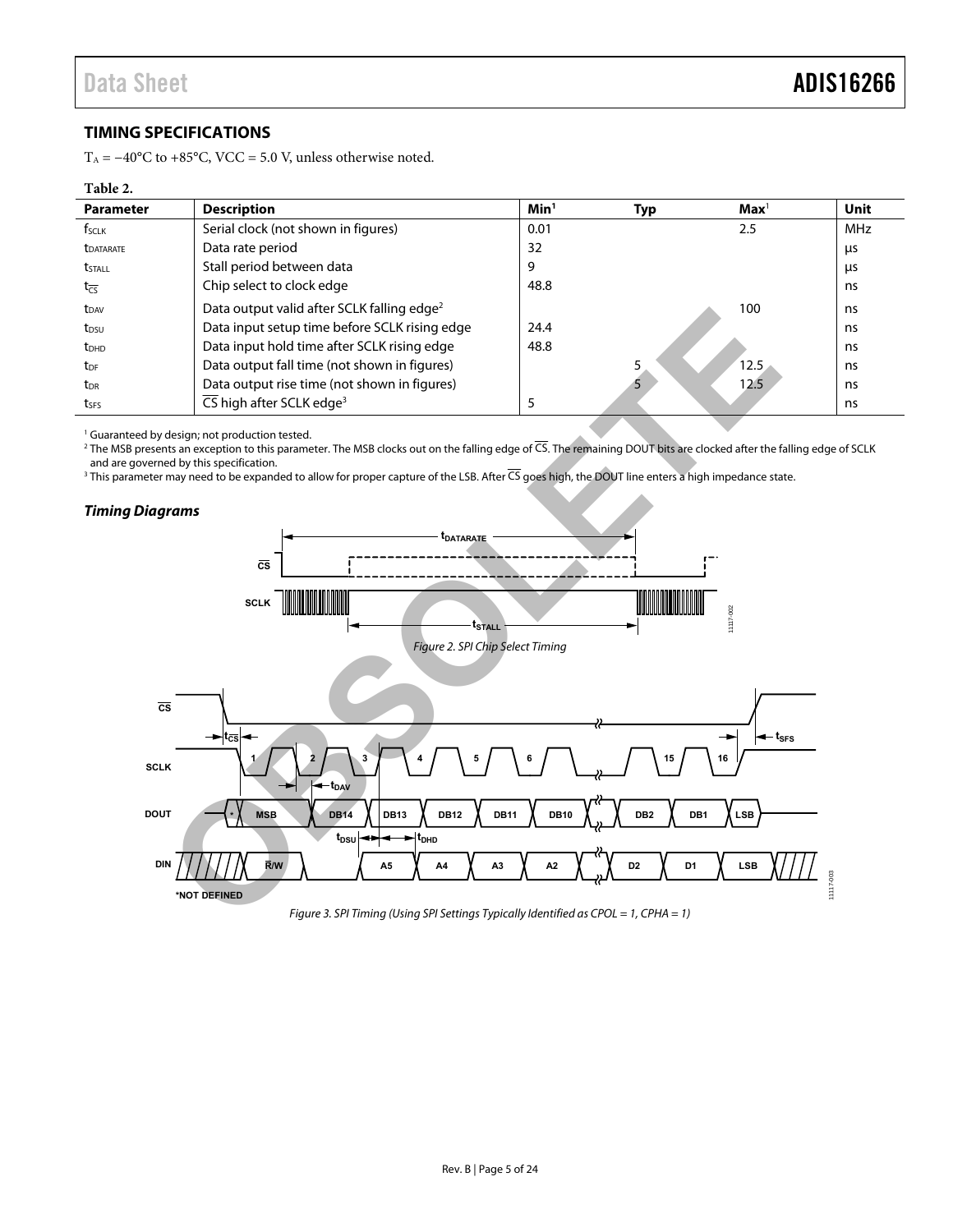### <span id="page-5-0"></span>ABSOLUTE MAXIMUM RATINGS

#### **Table 3.**

| <b>Parameter</b>                         | Rating                              |
|------------------------------------------|-------------------------------------|
| Acceleration                             |                                     |
| Any Axis, Unpowered, 0.5 ms              | 2000 $q$                            |
| Any Axis, Powered, 0.5 ms                | 2000 q                              |
| VCC to GND                               | $-0.3 V$ to $+6.0 V$                |
| Digital Input/Output Voltage to GND      | $-0.3$ V to $+5.3$ V                |
| Analog Inputs to GND                     | $-0.3$ V to $+3.5$ V                |
| Operating Temperature Range <sup>1</sup> | $-40^{\circ}$ C to $+105^{\circ}$ C |
| Storage Temperature Range <sup>1</sup>   | $-65^{\circ}$ C to $+150^{\circ}$ C |

<sup>1</sup> Extended exposure to temperatures outside the temperature range of −40°C to +85°C can adversely affect the accuracy of the factory calibration. For best accuracy, store the part within the temperature range of −40°C to +85°C.

Stresses at or above those listed under Absolute Maximum Ratings may cause permanent damage to the product. This is a stress rating only; functional operation of the product at these or any other conditions above those indicated in the operational section of this specification is not implied. Operation beyond the maximum operating conditions for extended periods may affect product reliability.

#### <span id="page-5-1"></span>**ESD CAUTION**



The Range<sup>1</sup><br>
The Christian Control of the first of the first of the first of the first of the first of the first of the first of the first of the first of the first of the first of the first of the first of the first of t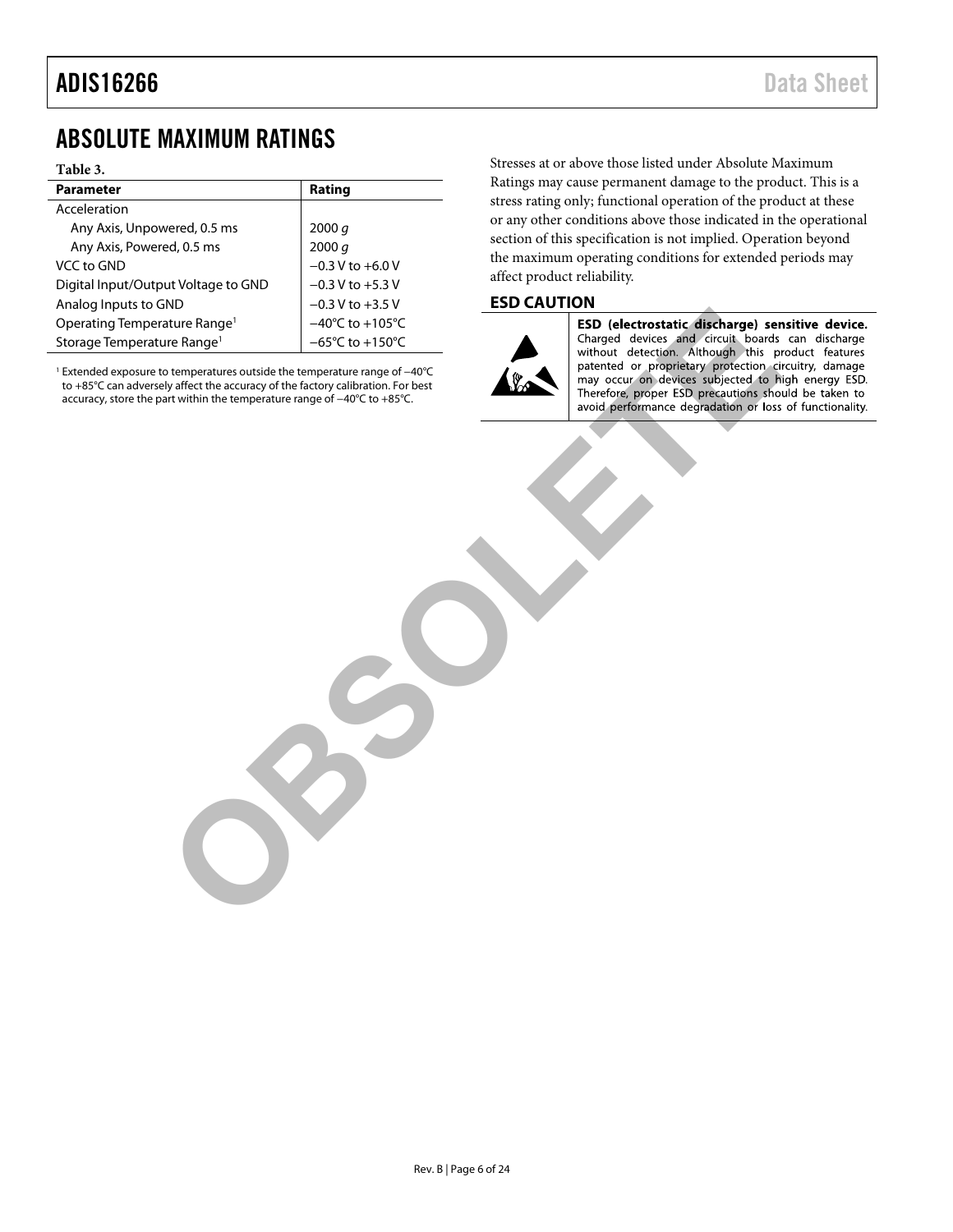## <span id="page-6-0"></span>PIN CONFIGURATION AND FUNCTION DESCRIPTIONS



#### **Table 4. Pin Function Descriptions**

| Pin No.      | <b>Mnemonic</b>          | Type <sup>1</sup> | <b>Description</b>                                                      |
|--------------|--------------------------|-------------------|-------------------------------------------------------------------------|
|              | <b>SCLK</b>              |                   | SPI Serial Clock.                                                       |
| 2            | <b>DOUT</b>              | $\circ$           | SPI Data Output. DOUT clocks the output on the falling edge of SCLK.    |
| 3            | <b>DIN</b>               |                   | SPI Data Input. DIN clocks the input on the rising edge of SCLK.        |
| 4            | $\overline{\mathsf{CS}}$ |                   | SPI Chip Select. Active low.                                            |
| 5, 6         | <b>DIO1, DIO2</b>        | 1/O               | Configurable Digital Input/Output.                                      |
| 7            | <b>RST</b>               |                   | Reset. Active low.                                                      |
| 8, 9, 10, 11 | <b>DNC</b>               |                   | Do Not Connect.                                                         |
| 12           | AUX DAC                  | $\circ$           | <b>Auxiliary DAC Output.</b>                                            |
| 13           | AUX ADC                  |                   | Auxiliary ADC Input.                                                    |
| 14           | <b>RATE</b>              | O                 | Rate Output. For bandwidth reduction only, the output is not specified. |
| 15           | <b>FILT</b>              |                   | Filter Terminal.                                                        |
| 16, 17       | <b>VCC</b>               |                   | 5.0 V Power Supply.                                                     |
| 18, 19       | <b>GND</b>               | S                 | Ground.                                                                 |
| 20           | <b>VREF</b>              | O                 | Precision Reference Output.                                             |

 $1 =$  input,  $1/O =$  input/output,  $O =$  output, and  $S =$  supply.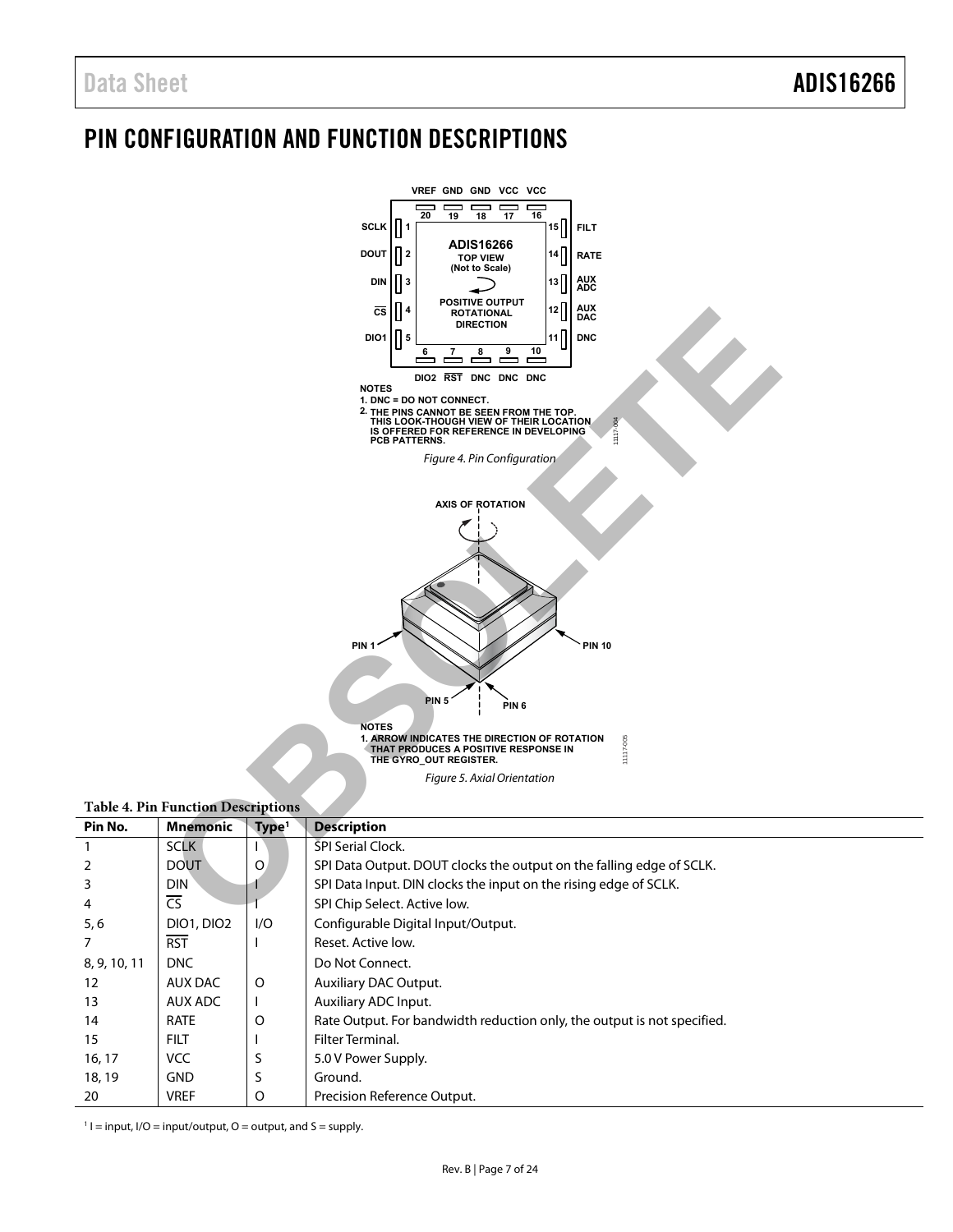# <span id="page-7-0"></span>TYPICAL PERFORMANCE CHARACTERISTICS





<span id="page-7-1"></span>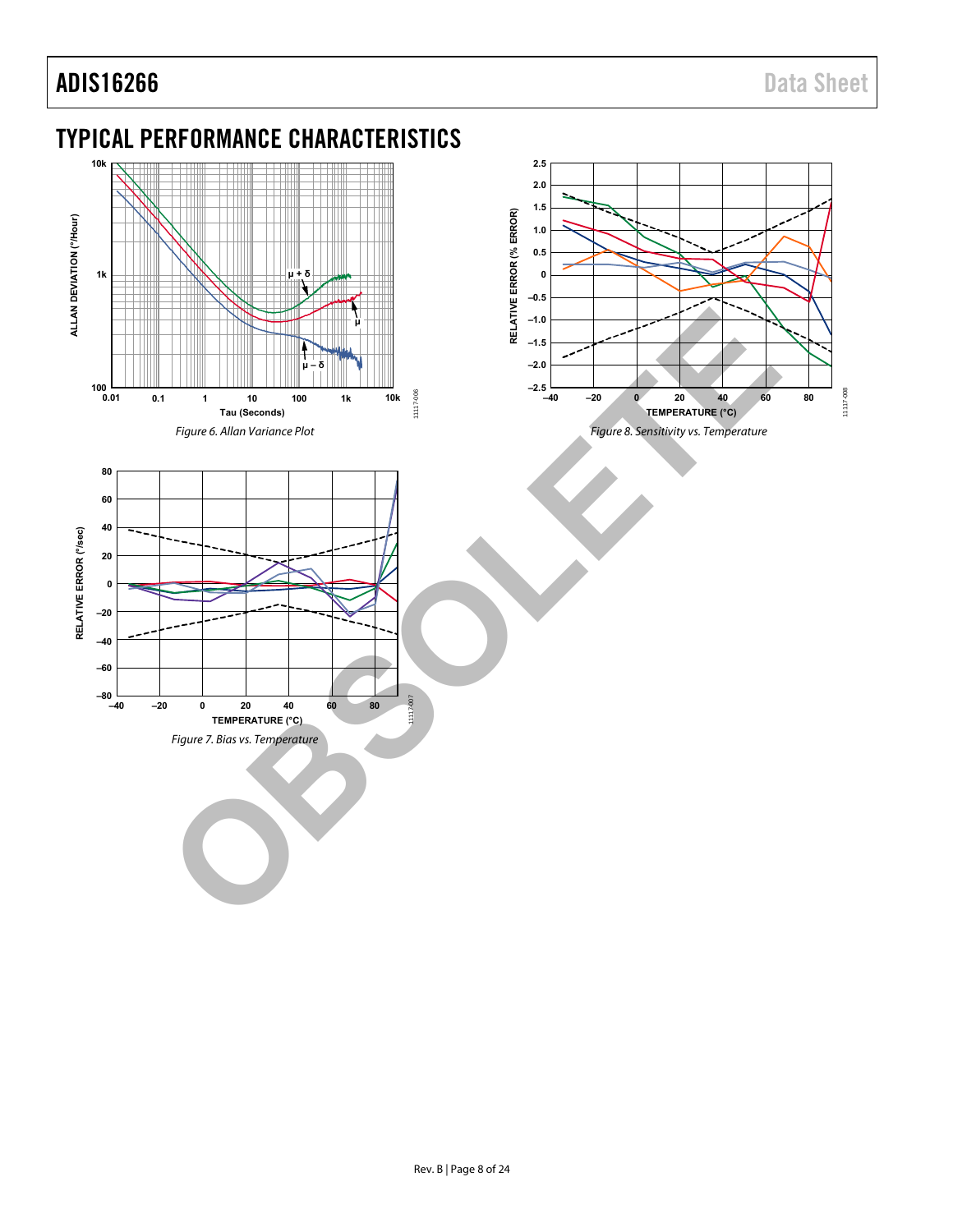### <span id="page-8-0"></span>THEORY OF OPERATION

The [ADIS16266 i](http://www.analog.com/ADIS16266?doc=ADIS16266.pdf)ntegrates a MEMS gyroscope with data sampling, signal processing, and calibration functions, along with a simple user interface. This sensing system collects data autonomously and makes it available to any processor system that supports a 4-wire serial peripheral interface (SPI).

#### <span id="page-8-1"></span>**SENSING ELEMENT**

The sensing element operates on the principle of a resonator gyro. Two polysilicon sensing structures each contain a dither frame that is electrostatically driven to resonance, producing the necessary velocity element to generate a Coriolis force during angular rate. At two of the outer extremes of each frame, orthogonal to the dither motion, movable fingers are placed between fixed pickoff fingers to form a capacitive pickoff structure that senses Coriolis motion. The resulting signal is fed into a series of gain and demodulation stages that produce the electrical rate signal output. The differential structure minimizes the response to linear acceleration (gravity, vibration, and so on) and EMI. The strain of the scribe of control and the train and the train of the strain of the spectral correlation of the distribution of the distribution of the control of the spectral of the control of the control of the control

### <span id="page-8-2"></span>**DATA SAMPLING AND PROCESSING**

The [ADIS16266 r](http://www.analog.com/ADIS16266?doc=ADIS16266.pdf)uns autonomously, based on the configuration in the user control registers. The analog gyroscope signal feeds into an analog-to-digital converter (ADC) stage, which passes digitized data into the controller for data processing and register loading. Data processing in the embedded controller includes correction formulas, filtering, and checking for preset alarm conditions. The correction formulas are unique for each individual [ADIS16266 a](http://www.analog.com/ADIS16266?doc=ADIS16266.pdf)nd come from the factory characterization of each device over a temperature range of −40°C to +70°C.



#### <span id="page-8-3"></span>**USER INTERFACE SPI Interface**

Data collection and configuration commands both use the SPI, which consists of four wires. The chip select (CS) signal activates the SPI interface, and the serial clock (SCLK) signal synchronizes the serial data lines. The serial input data clocks into DIN on the SCLK rising edge, and the serial output data clocks out of DOUT on the SCLK falling edge. Many digital processor platforms support this interface with dedicated serial ports and simple instruction sets.

#### **User Registers**

The user registers provide addressing for all input/output operations on the SPI interface. Each 16-bit register has its own unique bit assignment and has two 7-bit addresses: one for its upper byte and one for its lower byte. Table 7 provides a memory map of the user registers, along with the function of each register.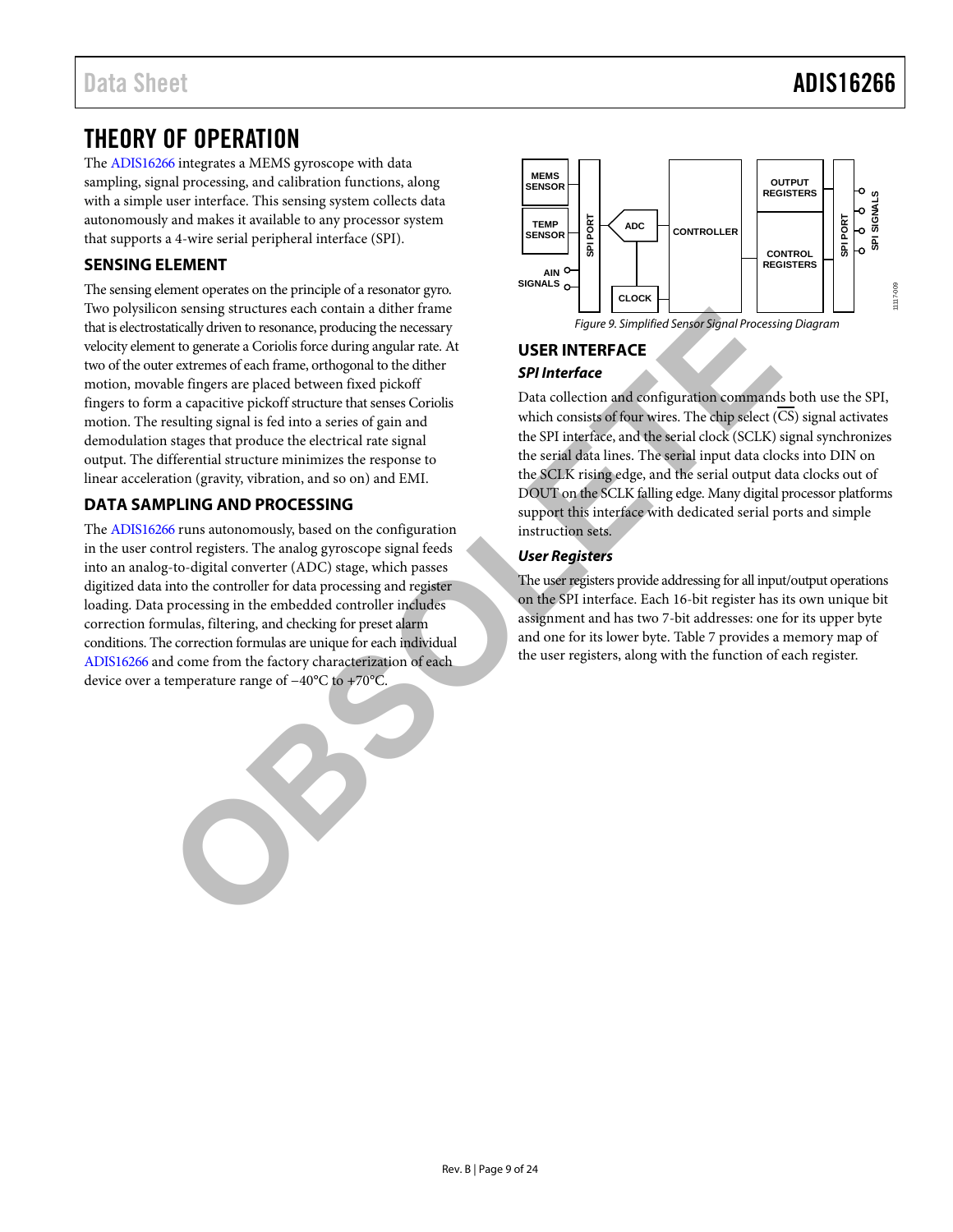### <span id="page-9-0"></span>BASIC OPERATION

The [ADIS16266 i](http://www.analog.com/ADIS16266?doc=ADIS16266.pdf)s an autonomous system that requires no user initialization. As soon as it has a valid power supply, it initializes and starts sampling, processing, and loading sensor data into the output registers. After each sample cycle concludes, DIO1 pulses high. The SPI interface enables simple integration with many embedded processor platforms, as shown i[n Figure 10](#page-9-2)  (electrical connection) an[d Table 5 \(](#page-9-3)processor pin names and functions).



Figure 10. Electrical Connection Diagram

#### <span id="page-9-3"></span><span id="page-9-2"></span>**Table 5. Generic Master Processor Pin Names and Functions**

| <b>Pin Name</b>          | <b>Function</b>            |
|--------------------------|----------------------------|
| $\overline{\mathsf{SS}}$ | Slave select               |
| <b>IRO</b>               | Interrupt request          |
| <b>MOSI</b>              | Master output, slave input |
| <b>MISO</b>              | Master input, slave output |
| SCI K                    | Serial clock               |
|                          |                            |

The SPI interface of the ADIS16266 supports full duplex serial communication (simultaneous transmit and receive) and uses the bit sequence shown in Figure 13. Table 6 provides a list of the most common settings that require attention to initialize a processor serial port for the SPI interface of the ADIS16266.

#### <span id="page-9-5"></span>**Table 6. Generic Master Processor SPI Settings**

| <b>Processor Setting</b> | <b>Description</b>                        |
|--------------------------|-------------------------------------------|
| Master                   | ADIS16266 operates as a slave             |
| SCLK Rate $\leq$ 2.5 MHz | Maximum serial clock rate                 |
| SPI Mode 3               | $CPOL = 1$ (polarity), $CPHA = 1$ (phase) |
| <b>MSB First Mode</b>    | Bit sequence                              |
| 16-Bit Mode              | Shift register/data length                |

#### <span id="page-9-1"></span>**READING SENSOR DATA**

A single register read requires two 16-bit SPI cycles. The first cycle requests the contents of a register using the bit assignments in Figure 13. Then, the register contents follow on DOUT during the second sequence. Figure 11 includes three single register reads in succession. In this example, the process starts with Pin 3,  $DIN = 0x0400$ , to request the contents of the GYRO\_OUT register and follows with 0x0600 to request the contents of the GYRO\_OUT2 register and with 0x0C00 to request the contents of the TEMP\_OUT register. Full duplex operation enables processors to use the same 16-bit SPI cycle to read data from DOUT while requesting the next set of data on the DIN pin. Figure 12 provides an example of the four SPI signals when reading GYRO\_OUT in a repeating pattern. **EXERCTS ANISSES**<br> **O EXERCTS**<br> **EXERCTS**<br> **EXERCTS**<br> **EXERCTS**<br> **EXERCTS**<br> **EXERCTS**<br> **EXERCTS**<br> **EXERCTS**<br> **EXERCTS**<br> **EXERCTS**<br> **EXERCTS**<br> **EXERCTS**<br> **EXERCTS**<br> **EXERCTS**<br> **EXERCTS**<br> **EXERCTS**<br> **EXERCTS**<br> **EXERCTS**<br>

<span id="page-9-7"></span><span id="page-9-6"></span>

11117-014

1117-014



**NOTES**

**1. DOUT BITS ARE PRODUCED ONLY WHEN THE PREVIOUS 16-BIT DIN SEQUENCE STARTS WITH R/W = 0.**

<span id="page-9-4"></span>**2. WHEN CS IS HIGH, DOUT IS IN A THREE-STATE, HIGH IMPEDANCE MODE, WHICH ALLOWS MULTIFUNCTIONAL USE OF THE LINE FOR OTHER DEVICES.**

Figure 13. SPI Communication Bit Sequence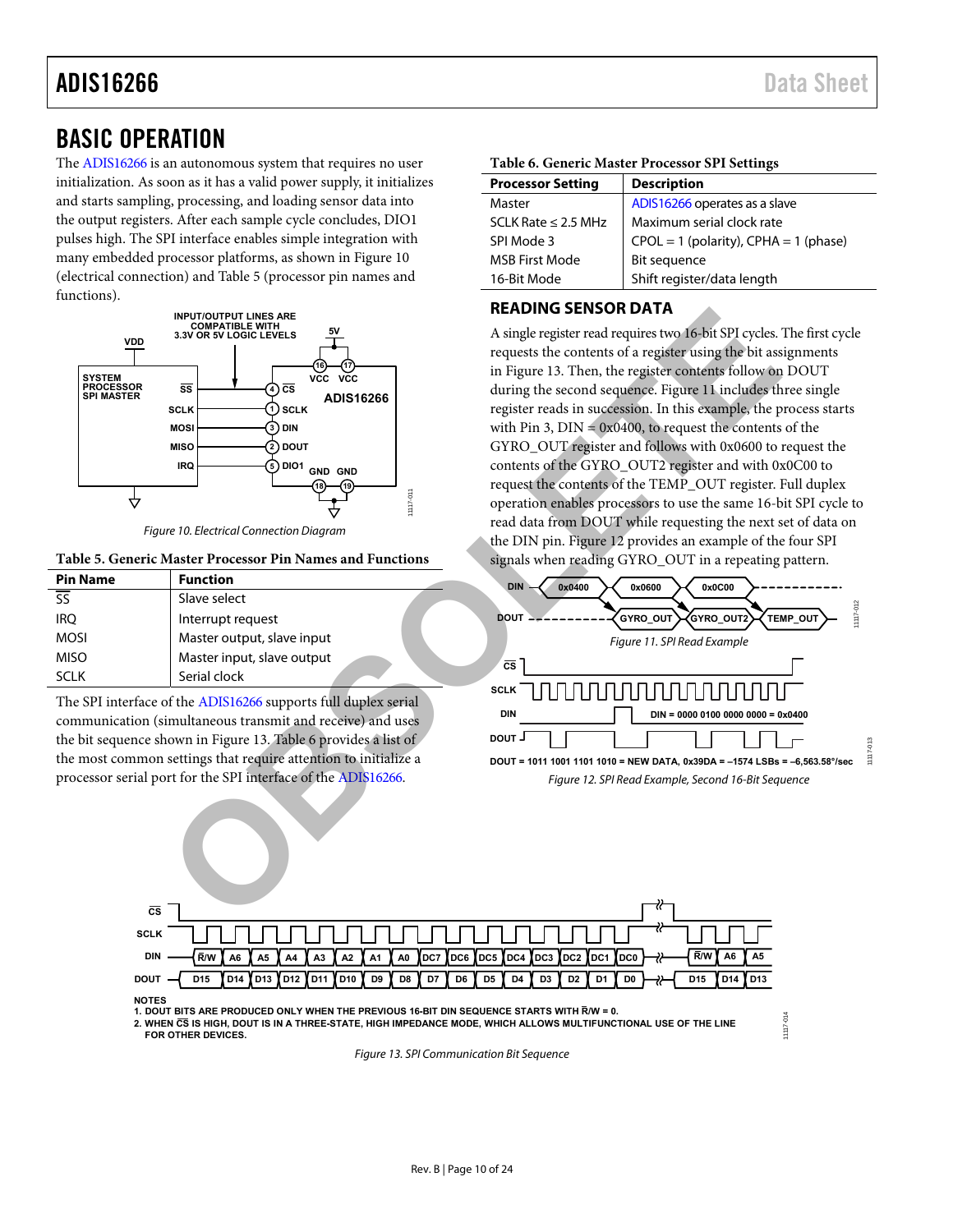### <span id="page-10-0"></span>USER REGISTERS

<span id="page-10-2"></span>

| Table 7. User Register Memory Map |  |
|-----------------------------------|--|
|-----------------------------------|--|

<span id="page-10-1"></span>

| <b>Name</b>                            | R/W              | <b>Flash Backup</b> | Address <sup>1</sup> | <b>Default</b>   | <b>Register Description</b>                                                                                                                                                        | <b>Bit Descriptions</b> |
|----------------------------------------|------------------|---------------------|----------------------|------------------|------------------------------------------------------------------------------------------------------------------------------------------------------------------------------------|-------------------------|
| FLASH_CNT                              | ${\sf R}$        | Yes                 | 0x00                 | N/A <sup>2</sup> | Flash memory write count                                                                                                                                                           | See Table 27            |
| SUPPLY_OUT                             | $\mathsf{R}$     | No                  | 0x02                 | N/A <sup>2</sup> | Output, power supply                                                                                                                                                               | See Table 13            |
| GYRO_OUT                               | $\mathsf{R}$     | No                  | 0x04                 | N/A <sup>2</sup> | Output, gyroscope                                                                                                                                                                  | See Table 8             |
| GYRO_OUT2                              | ${\sf R}$        | No                  | 0x06                 | N/A <sup>2</sup> | Output, gyroscope, bit growth from decimation                                                                                                                                      | See Table 10            |
| Reserved                               | N/A <sup>2</sup> | N/A <sup>2</sup>    | 0x08                 | N/A <sup>2</sup> | Reserved                                                                                                                                                                           |                         |
| AUX_ADC                                | R                | No                  | 0x0A                 | N/A <sup>2</sup> | Output, auxiliary ADC measurement                                                                                                                                                  | See Table 15            |
| TEMP_OUT                               | $\mathsf{R}$     | No                  | 0x0C                 | N/A <sup>2</sup> | Output, temperature (internal)                                                                                                                                                     | See Table 11            |
| Reserved                               | N/A <sup>2</sup> | N/A <sup>2</sup>    | 0x0F to 0x13         | N/A <sup>2</sup> | Reserved                                                                                                                                                                           |                         |
| GYRO_OFF                               | R/W              | Yes                 | 0x14                 | 0x0000           | Gyroscope bias correction                                                                                                                                                          | See Table 19            |
| GYRO_SCALE                             | R/W              | Yes                 | 0x16                 | 0x0800           | Gyroscope scale correction                                                                                                                                                         | See Table 20            |
| Reserved                               | N/A <sup>2</sup> | N/A <sup>2</sup>    | 0x18 to 0x1F         | N/A <sup>2</sup> | Reserved                                                                                                                                                                           |                         |
| ALM_MAG1                               | R/W              | Yes                 | 0x20                 | 0x0000           | Alarm 1 trigger setting                                                                                                                                                            | See Table 30            |
| ALM_MAG2                               | R/W              | Yes                 | 0x22                 | 0x0000           | Alarm 2 trigger setting                                                                                                                                                            | See Table 31            |
| ALM_SMPL1                              | R/W              | Yes                 | 0x24                 | 0x0000           | Alarm 1 sample period                                                                                                                                                              | See Table 32            |
| ALM_SMPL2                              | R/W              | Yes                 | 0x26                 | 0x0000           | Alarm 2 sample period                                                                                                                                                              | See Table 33            |
| ALM_CTRL                               | R/W              | Yes                 | 0x28                 | 0x0000           | Alarm configuration                                                                                                                                                                | See Table 34            |
| Reserved                               | N/A <sup>2</sup> | N/A <sup>2</sup>    | 0x2B to 0x2F         | N/A <sup>2</sup> | Reserved                                                                                                                                                                           |                         |
| AUX_DAC                                | R/W              | No                  | 0x30                 | 0x0000           | Control, DAC output voltage setting                                                                                                                                                | See Table 25            |
| GPIO_CTRL                              | R/W              | No                  | 0x32                 | 0x0000           | Control, digital input/output line                                                                                                                                                 | See Table 23            |
| MSC_CTRL                               | R/W              | Yes                 | 0x34                 | 0x0006           | Control, data ready, self-test settings                                                                                                                                            | See Table 24            |
| SMPL_PRD                               | R/W              | Yes                 | 0x36                 | 0x0000           | Control, internal sample rate                                                                                                                                                      | See Table 17            |
| SENS_AVG                               | R/W              | Yes                 | 0x38                 | 0x0401           | Control, dynamic range, filtering                                                                                                                                                  | See Table 18            |
| SLP_CNT                                | W                | Yes                 | 0x3A                 | N/A <sup>2</sup> | Control, sleep mode initiation                                                                                                                                                     | See Table 22            |
| DIAG_STAT                              | ${\sf R}$        | No                  | 0x3C                 | N/A <sup>2</sup> | Diagnostic, error flags                                                                                                                                                            | See Table 29            |
| GLOB_CMD                               | W                | No                  | 0x3E                 | N/A <sup>2</sup> | Control, global commands                                                                                                                                                           | See Table 21            |
|                                        |                  |                     | 0x40 to 0x51         | N/A <sup>2</sup> | Reserved                                                                                                                                                                           |                         |
| LOT_ID1                                | ${\sf R}$        | Yes                 | 0x52                 | N/A              | Lot Identification Code 1                                                                                                                                                          | See Table 37            |
| LOT_ID2                                | R                | Yes                 | 0x54                 | N/A <sup>2</sup> | Lot Identification Code 2                                                                                                                                                          | See Table 37            |
| PROD_ID                                | R                | Yes                 | 0x56                 | 0x3F8A           | Product identifier; 16,266                                                                                                                                                         | See Table 37            |
| SERIAL_NUM                             | ${\sf R}$        | Yes                 | 0x58                 | N/A <sup>2</sup> | Serial number                                                                                                                                                                      | See Table 37            |
| <sup>2</sup> N/A means not applicable. |                  |                     |                      |                  | <sup>1</sup> Each register contains two bytes. The address column in this table only offers the address of the lower byte. Add 1 to it to calculate the address of the upper byte. |                         |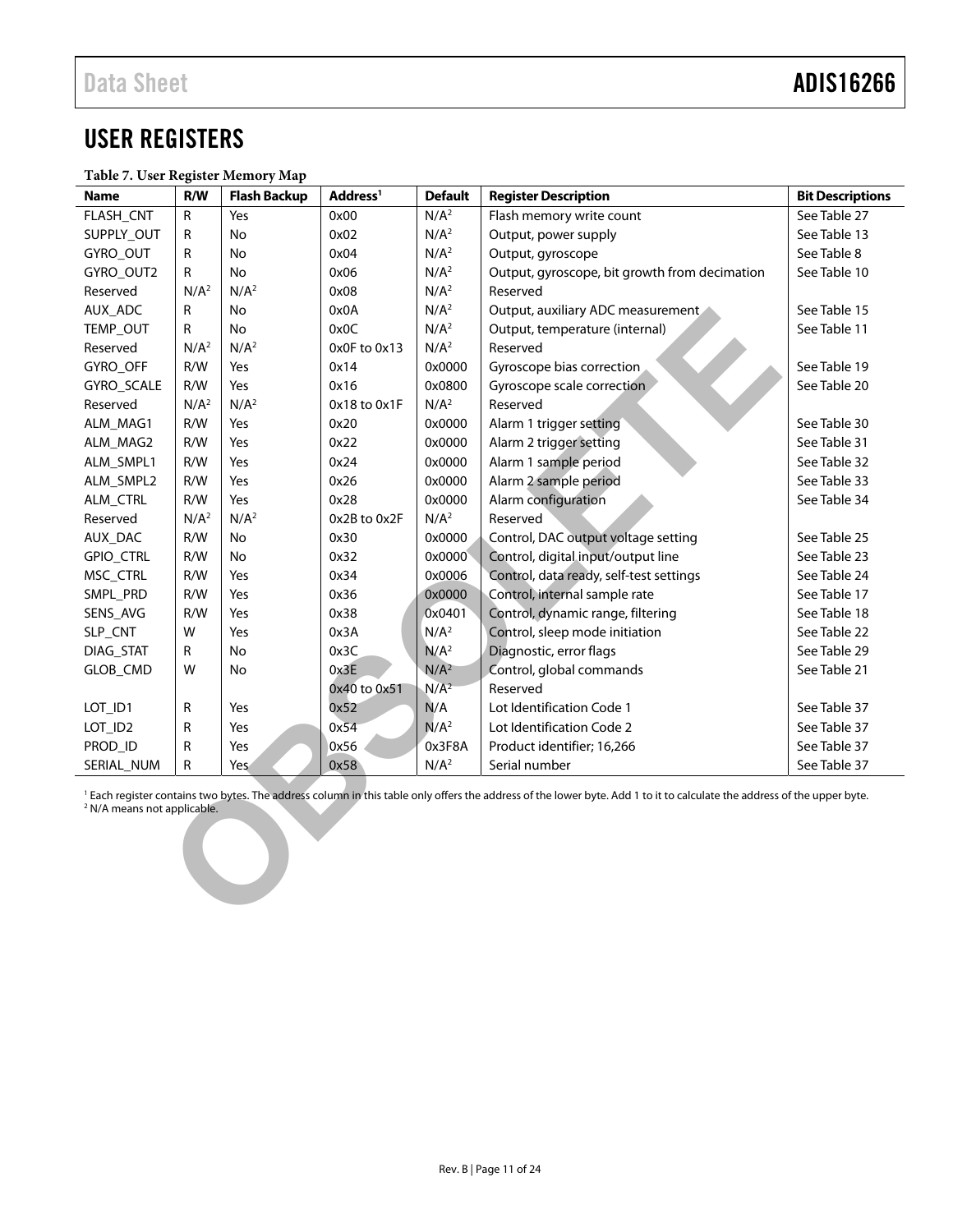#### **OUTPUT DATA REGISTERS**

[Figure 14](#page-11-4) displays the generic pattern for the format of the output registers. The ND bit is equal to 1 when the register contains unread data. The EA bit is high when any error/alarm flag in the DIAG\_STAT register is equal to 1.



*Figure 14. Output Register Bit Assignments*

#### <span id="page-11-4"></span>*Rotation Rate (Gyroscope)*

GYRO\_OUT (see Table 8) is the primary register for gyroscope output data and uses 14-bit twos complement format for its data. [Table 9](#page-11-5) provides several examples for converting digital data into °/sec.

#### <span id="page-11-1"></span>**Table 8. GYRO\_OUT Bits (Base Address = 0x04)**

| <b>Bits</b> | <b>Description</b>                                                                     |
|-------------|----------------------------------------------------------------------------------------|
| 15          | New (unread) data indicator; bit $=$ 1 indicates new,<br>unread data in this register  |
| 14          | Error/alarm; bit = 1 when DIAG STAT $\neq$ 0x0000                                      |
| [13:0]      | Gyroscope data; twos complement, 4.17°/sec per LSB,<br>$0^{\circ}/sec = 0 \times 0000$ |

#### <span id="page-11-5"></span>**Table 9. GYRO\_OUT, Twos Complement Format**

| <b>Rotation Rate</b> | <b>Decimal</b> | <b>Hex</b> | <b>Binary</b>       |
|----------------------|----------------|------------|---------------------|
| $+14000^{\circ}/sec$ | $+3357$        | 0x0D1D     | xx00 1101 0001 1101 |
| $+8.34^{\circ}/sec$  | $+2$           | 0x0002     | xx00 0000 0000 0010 |
| $+4.17^{\circ}/sec$  | $+1$           | 0x0001     | xx00 0000 0000 0001 |
| $0^{\circ}/sec$      | 0              | 0x0000     | xx00 0000 0000 0000 |
| $-4.17^{\circ}/sec$  | $-1$           | 0x3FFF     | xx11 1111 1111 1111 |
| $-8.34^{\circ}/sec$  | $-2$           | 0x3FFE     | xx11 1111 1111 1110 |
| $-14000^{\circ}/sec$ | $-3357$        | 0x32E3     | xx11 0010 1110 0011 |

The GYRO\_OUT2 register (see Table 10) captures the bit growth associated with the decimation filter (see Figure 19) using an MSB justified format. The bit growth starts with the MSB (GYRO\_OUT2[15]), is equal to the decimation rate setting in SMPL\_PRD[3:0] (see Table 17), and grows in the LSB direction as the decimation rate increases.

#### <span id="page-11-2"></span>**Table 10. GYRO\_OUT2 Bits (Base Address = 0x06)**



*Figure 15. Gyroscope Output Format* 

#### *Internal Temperature*

The TEMP\_OUT register (see [Table 11\)](#page-11-3) provides access to a sensor that monitors internal temperature, which influences the calibration correction formulas for the gyroscope data. Note that this difference between internal and ambient temperatures is dependent on many factors, which can introduce variation that can approach ±10°C. This temperature measurement is useful for tracking relative changes in temperature.

#### <span id="page-11-3"></span>**Table 11. TEMP\_OUT Bits (Base Address = 0x0C)**

| <b>Bits</b> | <b>Description</b>                                                                    |
|-------------|---------------------------------------------------------------------------------------|
| 15          | New (unread) data indicator; $bit = 1$ indicates new,<br>unread data in this register |
| 14          | Error/alarm; bit = 1 when DIAG_STAT ≠ 0x0000                                          |
| [13:12]     | Not used                                                                              |
| [11:0]      | Temperature data; twos complement, 0.1447°C per LSB,<br>$0^{\circ}C = 0 \times 000$   |

#### **Table 12. Temperature, Twos Complement Format**

| iyroscope)                                                                                  |            |                                                   | <b>Bits</b>          |                                                                                       | <b>Description</b>                                                           |            |                                                                 |  |
|---------------------------------------------------------------------------------------------|------------|---------------------------------------------------|----------------------|---------------------------------------------------------------------------------------|------------------------------------------------------------------------------|------------|-----------------------------------------------------------------|--|
| Table 8) is the primary register for gyroscope                                              |            |                                                   | 15                   | New (unread) data indicator; bit $= 1$ indicates new,                                 |                                                                              |            |                                                                 |  |
| es 14-bit twos complement format for its data.                                              |            |                                                   |                      |                                                                                       | unread data in this register<br>Error/alarm; bit = 1 when DIAG_STAT ≠ 0x0000 |            |                                                                 |  |
|                                                                                             |            | everal examples for converting digital data       | 14                   |                                                                                       |                                                                              |            |                                                                 |  |
|                                                                                             |            |                                                   | [13:12]              | Not used                                                                              |                                                                              |            |                                                                 |  |
|                                                                                             |            |                                                   | [11:0]               | Temperature data; twos complement, 0.1447°C per LSB,                                  |                                                                              |            |                                                                 |  |
| $OUT Bits (Base Address = 0x04)$                                                            |            |                                                   |                      | $0^{\circ}C = 0 \times 000$                                                           |                                                                              |            |                                                                 |  |
| tion                                                                                        |            |                                                   |                      |                                                                                       | Table 12. Temperature, Twos Complement Format                                |            |                                                                 |  |
| data in this register                                                                       |            | read) data indicator; bit = 1 indicates new,      | <b>Temperature</b>   |                                                                                       | <b>Decimal</b>                                                               | <b>Hex</b> | <b>Binary Output</b>                                            |  |
|                                                                                             |            | $arm; bit = 1$ when $DIAG\_STAT \neq 0x0000$      | $+105^{\circ}$ C     |                                                                                       | $+544$ LSB                                                                   | 0x220      | xxxx 0010 0010 0000                                             |  |
|                                                                                             |            | pe data; twos complement, 4.17°/sec per LSB,      | $+25.2894^{\circ}$ C |                                                                                       | $+2$ LSB                                                                     | 0x002      | xxxx 0000 0000 0010                                             |  |
| 0x0000                                                                                      |            |                                                   | +25.1447 $°C$        |                                                                                       | $+1$ LSB                                                                     | 0x001      | xxxx 0000 0000 0001                                             |  |
|                                                                                             |            |                                                   | $+25^{\circ}$ C      |                                                                                       | <b>OLSB</b>                                                                  | 0x000      | xxxx 0000 0000 0000                                             |  |
| <b>OUT, Twos Complement Format</b>                                                          |            |                                                   | $+24.8553^{\circ}$ C |                                                                                       | $-1$ LSB                                                                     | 0xFFF      | xxxx 1111 1111 1111                                             |  |
| Decimal                                                                                     | <b>Hex</b> | <b>Binary</b>                                     | $+24.7106^{\circ}$ C |                                                                                       | $-2$ LSB                                                                     | 0xFFE      | xxxx 1111 1111 1110                                             |  |
| +3357                                                                                       | 0x0D1D     | xx00 1101 0001 1101                               | $-40^{\circ}$ C      |                                                                                       | $-449$ LSB                                                                   | 0xE3F      | xxxx 1110 0011 1111                                             |  |
| +2                                                                                          | 0x0002     | xx00 0000 0000 0010                               |                      |                                                                                       | <b>Power Supply Voltage</b>                                                  |            |                                                                 |  |
| $^{+1}$                                                                                     | 0x0001     | xx00 0000 0000 0001                               |                      |                                                                                       |                                                                              |            |                                                                 |  |
| 0                                                                                           | 0x0000     | xx00 0000 0000 0000                               |                      |                                                                                       | The SUPPLY_OUT (see Table 13) register provides a digital                    |            |                                                                 |  |
| -1                                                                                          | 0x3FFF     | xx11 1111 1111 1111                               |                      |                                                                                       |                                                                              |            | representation of the power supply voltage, across VDD and GND. |  |
| $-2$                                                                                        | 0x3FFE     | xx11 1111 1111 1110                               |                      |                                                                                       |                                                                              |            |                                                                 |  |
| $-3357$                                                                                     | 0x32E3     | xx11 0010 1110 0011                               | <b>Bits</b>          | Table 13. SUPPLY_OUT Bits (Base Address = 0x02)                                       |                                                                              |            |                                                                 |  |
|                                                                                             |            | 2 register (see Table 10) captures the bit growth |                      |                                                                                       | <b>Description</b>                                                           |            |                                                                 |  |
|                                                                                             |            | e decimation filter (see Figure 19) using an      | 15                   | New (unread) data indicator; bit $=$ 1 indicates new,<br>unread data in this register |                                                                              |            |                                                                 |  |
|                                                                                             |            |                                                   | 14                   | Error/alarm; bit = 1 when DIAG_STAT $\neq$ 0x0000                                     |                                                                              |            |                                                                 |  |
| nat. The bit growth starts with the MSB<br>[b]), is equal to the decimation rate setting in |            |                                                   | [13:12]              | Not used                                                                              |                                                                              |            |                                                                 |  |
| see Table 17), and grows in the LSB direction                                               |            |                                                   |                      |                                                                                       |                                                                              |            |                                                                 |  |
| rate increases.                                                                             |            |                                                   | [11:0]               | Power supply (VDD) data, binary ( $0 V = 0x000$ )<br>1.83 mV/LSB                      |                                                                              |            |                                                                 |  |
| <b>OUT2 Bits (Base Address = 0x06)</b>                                                      |            |                                                   |                      | Table 14. Power Supply Voltage Data Format Examples                                   |                                                                              |            |                                                                 |  |
| tion                                                                                        |            |                                                   |                      | Supply Voltage (V)                                                                    | <b>Decimal</b>                                                               | <b>Hex</b> | <b>Binary Output</b>                                            |  |
| rate data; resolution enhancement bits                                                      |            |                                                   | 5.25                 |                                                                                       | 2867 LSB                                                                     | 0xB33      | xxxx 1011 0011 0011                                             |  |

#### *Power Supply Voltage*

#### <span id="page-11-0"></span>**Table 13. SUPPLY\_OUT Bits (Base Address = 0x02)**

| <b>Bits</b> | <b>Description</b>                                                                    |
|-------------|---------------------------------------------------------------------------------------|
| 15          | New (unread) data indicator; bit $= 1$ indicates new,<br>unread data in this register |
| 14          | Error/alarm; bit = 1 when DIAG_STAT $\neq$ 0x0000                                     |
| [13:12]     | Not used                                                                              |
| [11:0]      | Power supply (VDD) data, binary (0 $V = 0x000$ )<br>1.83 mV/LSB                       |

| Table 14. Power Supply Voltage Data Format Examples |  |  |
|-----------------------------------------------------|--|--|
|-----------------------------------------------------|--|--|

| <b>Supply Voltage (V)</b> | <b>Decimal</b> | <b>Hex</b> | <b>Binary Output</b> |
|---------------------------|----------------|------------|----------------------|
| 5.25                      | 2867 LSB       | 0xB33      | xxxx 1011 0011 0011  |
| $5.0 + 0.00183$           | 2731 I SB      | 0xAAB      | xxxx 1010 1010 1011  |
| 5.0                       | 2730 LSB       | 0xAAA      | xxxx 1010 1010 1010  |
| $5.0 - 0.00183$           | 2729 LSB       | 0xAA9      | xxxx 1010 1010 1001  |
| 4.75                      | 2594 LSB       | 0xA22      | xxxx 1010 0010 0010  |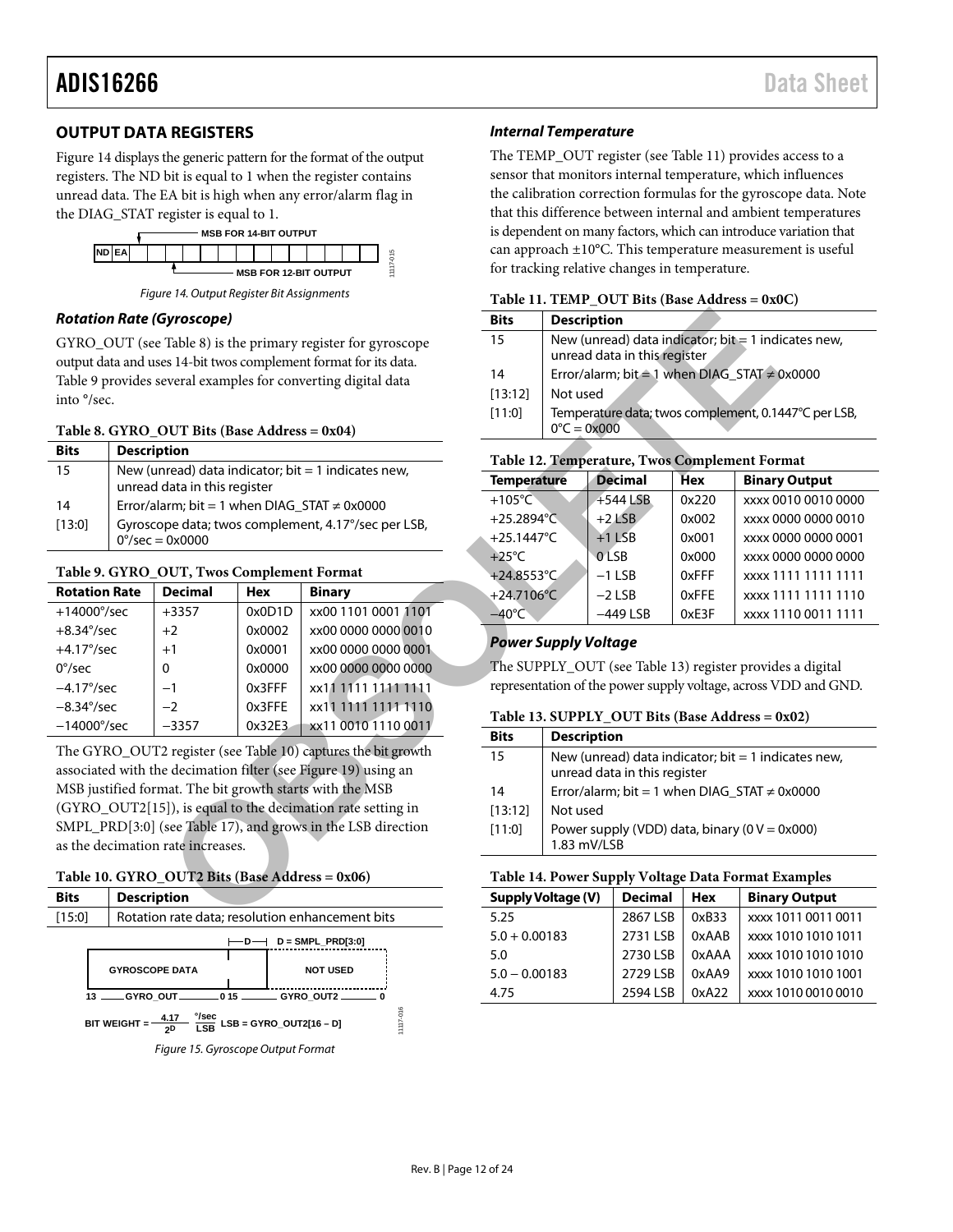#### **Auxiliary Input Voltage (AUX\_ADC)**

The AUX\_ADC (se[e Table 15\)](#page-12-1) register provides a digital representation of the voltage on the AUX\_ADC pin.

#### <span id="page-12-1"></span>**Table 15. AUX\_ADC Bits (Base Address = 0x0A)**

| <b>Bits</b> | <b>Description</b>                                                                  |
|-------------|-------------------------------------------------------------------------------------|
| 15          | New (unread) data indicator; bit = 1 indicates new,<br>unread data in this register |
| 14          | Error/alarm; bit = 1 when $DIAG\_STAT \neq 0x0000$                                  |
| [13:12]     | Not used                                                                            |
| [11:0]      | Auxiliary input voltage, binary ( $0 V = 0x000$ )<br>0.6105 mV/LSB                  |

#### **Table 16. AUX\_ADC Voltage Data Format Examples**

| Input(mV) | <b>Decimal</b> | Hex   | <b>Binary Output</b> |  |
|-----------|----------------|-------|----------------------|--|
| 2500      | 4095 LSB       | 0xFFF | xxxx 1111 1111 1111  |  |
| 1200      | 1966 LSB       | 0x7AE | xxxx 0111 1010 1110  |  |
| 0.6105    | 1 I SB         | 0x001 | xxxx 0000 0000 0001  |  |
|           | 0 LSB          | 0x000 | xxxx 0000 0000 0000  |  |

#### <span id="page-12-0"></span>**DEVICE CONFIGURATION**

The control registers listed in Table 7 provide a variety of user configuration options. The SPI provides access to these registers, one byte at a time, using the bit assignments shown in Figure 13. Each register has 16 bits, wherein Bits[7:0] represent the lower address, and Bits[15:8] represent the upper address. Figure 16 provides an example of writing 0x03 to Address 0x32 (GPIO\_CTRL[7:0], see Table 23). (ISS) in particular in particular properties and the control of the memory structure (bit is used to manner that **X.ADC Voltage Data Format [E](#page-12-3)xamples**<br> **[O](#page-12-2)BS**<br> **OBS**<br> **OBS** OCTAE 2003 (SCAE 2003) 2003 (2003) 2003 (2003) 2003

<span id="page-12-2"></span>

#### **Dual Memory Structure**

Writing configuration data to a control register updates its SRAM contents, which are volatile. After optimizing each relevant control register setting in a system, set GLOB\_CMD[3] = 1 (DIN = 0xBE08) to back up these settings in the nonvolatile flash memory. The flash backup process requires a valid power supply level for the entire 40 ms process time[. Table 7 p](#page-10-2)rovides a register memory map that includes a column of flash backup information. A yes in this column indicates that a register has a mirror location in flash and, when backed up properly, automatically restores itself during startup or after a reset. Figure 17 provides a diagram of the dual memory structure that is used to manage operation and store critical user settings.



<span id="page-12-3"></span>Figure 17. SRAM and Flash Memory Diagram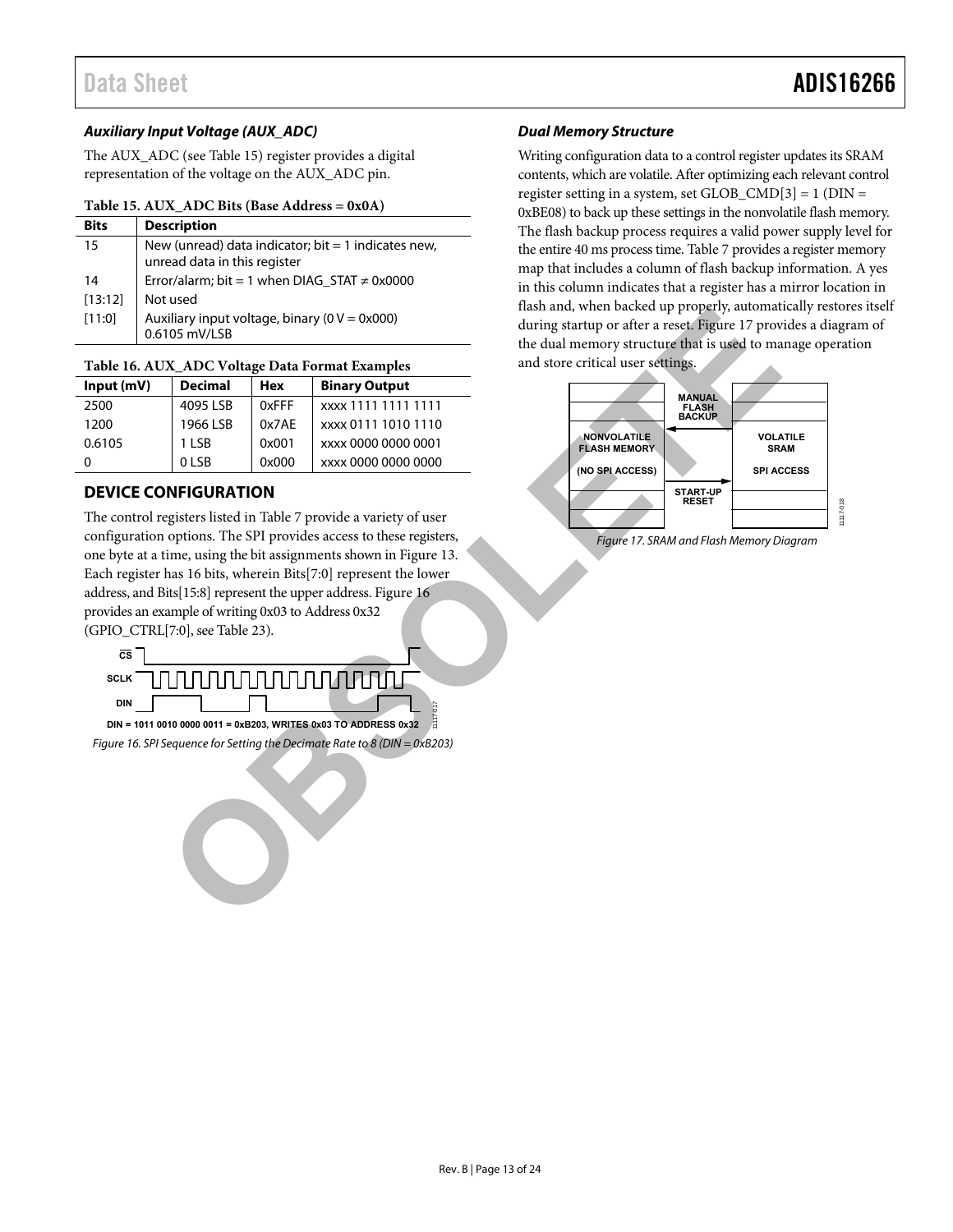### <span id="page-13-0"></span>DIGITAL SIGNAL PROCESSING

[Figure 19 p](#page-13-6)rovides a signal processing diagram that describes all of the user-configurable options, which influence sample rate and the frequency response. Using the factory default settings for the SMPL\_PRD and SENS\_AVG registers, the effective sensor bandwidth is 360 Hz.

### <span id="page-13-1"></span>**DECIMATION FILTER (UPDATE RATE)**

The internal sampling system produces new data in the output data registers at a rate of 2429 SPS. The SMPL\_PRD register (see [Table 17\)](#page-13-4) provides the functional control for the decimation filter stage, which provides a user control input for reducing the update rate in the output registers. The decimation filter reduces the update rate, using an averaging filter with a decimated output. These bits provide a binomial control that divides the data rate by a factor of 2 every time this number increases by 1. For example, set SMPL\_PRD[3:0] =  $00100$  (DIN = 0xB604) to set the decimation factor to 16. This reduces the update rate to 151.8 SPS and the bandwidth (−3 dB) to approximately 75 Hz.

#### <span id="page-13-4"></span>**Table 17. SMPL\_PRD Bits (Base Address = 0x36)**

| <b>Bits</b> | Description (Default = 0x0000)        |  |  |
|-------------|---------------------------------------|--|--|
| [15:4]      | Not used                              |  |  |
| [3:0]       | Decimation setting (D), see Figure 19 |  |  |

#### <span id="page-13-2"></span>**FREQUENCY RESPONSE**

#### **Analog Filter**

Prior to the analog-to-digital conversion stage, the ADIS16266 has a two-pole analog filter, with both poles located at approximately 1.6 kHz. The RATE and FILT pins provide access to the amplifier feedback path on one of these filters. This provides an opportunity to reduce the cut-off frequency associated with this filter pole, according to the following relationship.

$$
f_C = \frac{1}{2\pi \times 180000 \times (C + 560 \text{ pF})}
$$

For example, adding a 1000 pF capacitor reduces this pole to approximately 567 Hz.

#### **Digital Filtering**

A programmable low-pass filter provides additional noise reduction on the inertial sensor outputs. This filter contains two cascaded averaging filters that provide a Bartlett window, FIR filter

response (se[e Figure 19\)](#page-13-6). For example, set SENS\_AVG[2:0] = 100 (DIN = 0xB804) to set each stage to 16 taps. When used with the default sample rate of 2429 SPS (no decimation), this reduces the bandwidth of the digital filter to approximately 49 Hz. The minimum setting for this filter is two taps per stage  $(SENS_AVG[2:0] \ge 001)$ .

<span id="page-13-5"></span>

|  |  | Table 18. SENS_AVG Bits (Base Address = 0x38) |
|--|--|-----------------------------------------------|
|--|--|-----------------------------------------------|

| $\frac{1}{2}$ of steam protes                                                                        |                         |                                                                                               |
|------------------------------------------------------------------------------------------------------|-------------------------|-----------------------------------------------------------------------------------------------|
| rate of 2429 SPS. The SMPL_PRD register (see                                                         | <b>Bits</b>             | Description (Default = 0x0401)                                                                |
| the functional control for the decimation filter                                                     | [15:11]                 | Not used.                                                                                     |
| les a user control input for reducing the update                                                     | [10:8]                  | Measurement range (sensitivity) selection.                                                    |
| registers. The decimation filter reduces the                                                         |                         | $100 = \pm 14,000^{\circ}/\text{sec}$ , filter taps $\geq 2$ (Bits[2:0] $\geq 0 \times 01$ ). |
| an averaging filter with a decimated output.                                                         |                         | $010 = \pm 7000^{\circ}/sec$ , filter taps $\geq 4$ (Bits[2:0] $\geq 0 \times 02$ ).          |
| a binomial control that divides the data rate by a                                                   |                         | 001 = $\pm$ 3500°/sec, filter taps $\geq$ 16 (Bits[2:0] $\geq$ 0x04).                         |
| ne this number increases by 1. For example, set                                                      | [7:3]                   | Not used.                                                                                     |
| $00100$ (DIN = 0xB604) to set the decimation                                                         | [2:0]                   | Number of taps in each stage; value of m in $N = 2^m$ .                                       |
| educes the update rate to 151.8 SPS and the                                                          |                         |                                                                                               |
| ) to approximately 75 Hz.                                                                            | o                       |                                                                                               |
|                                                                                                      |                         |                                                                                               |
| PRD Bits (Base Address = $0x36$ )                                                                    | -20                     |                                                                                               |
| iption (Default = 0x0000)                                                                            | $-40$                   |                                                                                               |
| ed                                                                                                   |                         |                                                                                               |
| ation setting (D), see Figure 19                                                                     | $-60$                   |                                                                                               |
| <b>ESPONSE</b>                                                                                       |                         |                                                                                               |
|                                                                                                      | MAGNITUDE (dB)<br>$-80$ |                                                                                               |
|                                                                                                      | $-100$                  |                                                                                               |
| to-digital conversion stage, the ADIS16266 has                                                       |                         | $N = 2$                                                                                       |
| ilter, with both poles located at approximately                                                      | $-120$                  | $= 4$<br>N = 16                                                                               |
| E and FILT pins provide access to the amplifier                                                      |                         | $N = 64$                                                                                      |
| ne of these filters. This provides an opportunity<br>off frequency associated with this filter pole, | $-140$<br>0.001         | 0.01<br>0.1                                                                                   |
|                                                                                                      |                         | 1117-019<br>FREQUENCY (f/f <sub>S</sub> )                                                     |
| ollowing relationship.                                                                               |                         | Figure 18. Digital Filter Frequency, Bartlett Window FIR Filter                               |
|                                                                                                      |                         | $(Phase = N Samples)$                                                                         |
| $\overline{000\times \left(C+560\text{ pF}\right)}$                                                  |                         | <b>DYNAMIC RANGE</b>                                                                          |
| ng a 1000 pF capacitor reduces this pole to                                                          |                         | The SENS_AVG[10:8] bits provide three dynamic range settings                                  |
| Hz.                                                                                                  |                         | for this gyroscope. The lower dynamic range settings (±3500°/sec                              |
|                                                                                                      |                         | and $\pm$ 7000 $\degree$ /sec) limit the minimum filter tap sizes to maintain                 |
|                                                                                                      |                         | resolution. For example, set SENS_AVG[10:8] = 010 (DIN =                                      |
| low-pass filter provides additional noise                                                            |                         | 0xB902) for a measurement range of $\pm$ 7000 $\degree$ /sec. Because this                    |
| nertial sensor outputs. This filter contains two                                                     |                         | setting can influence the filter settings, program SENS_AVG[10:8]                             |
| filters that provide a Bartlett window, FIR filter                                                   |                         | $\alpha$ d then CEMC AMC(2.0) if means filming is no spined                                   |

Figure 18. Digital Filter Frequency, Bartlett Window FIR Filter (Phase = N Samples)

#### <span id="page-13-3"></span>**DYNAMIC RANGE**

The SENS\_AVG[10:8] bits provide three dynamic range settings for this gyroscope. The lower dynamic range settings (±3500°/sec and ±7000°/sec) limit the minimum filter tap sizes to maintain resolution. For example, set  $SENS_AVG[10:8] = 010(DIN =$ 0xB902) for a measurement range of ±7000°/sec. Because this setting can influence the filter settings, program SENS\_AVG[10:8] and then SENS\_AVG[2:0] if more filtering is required.

<span id="page-13-6"></span>

Rev. B | Page 14 of 24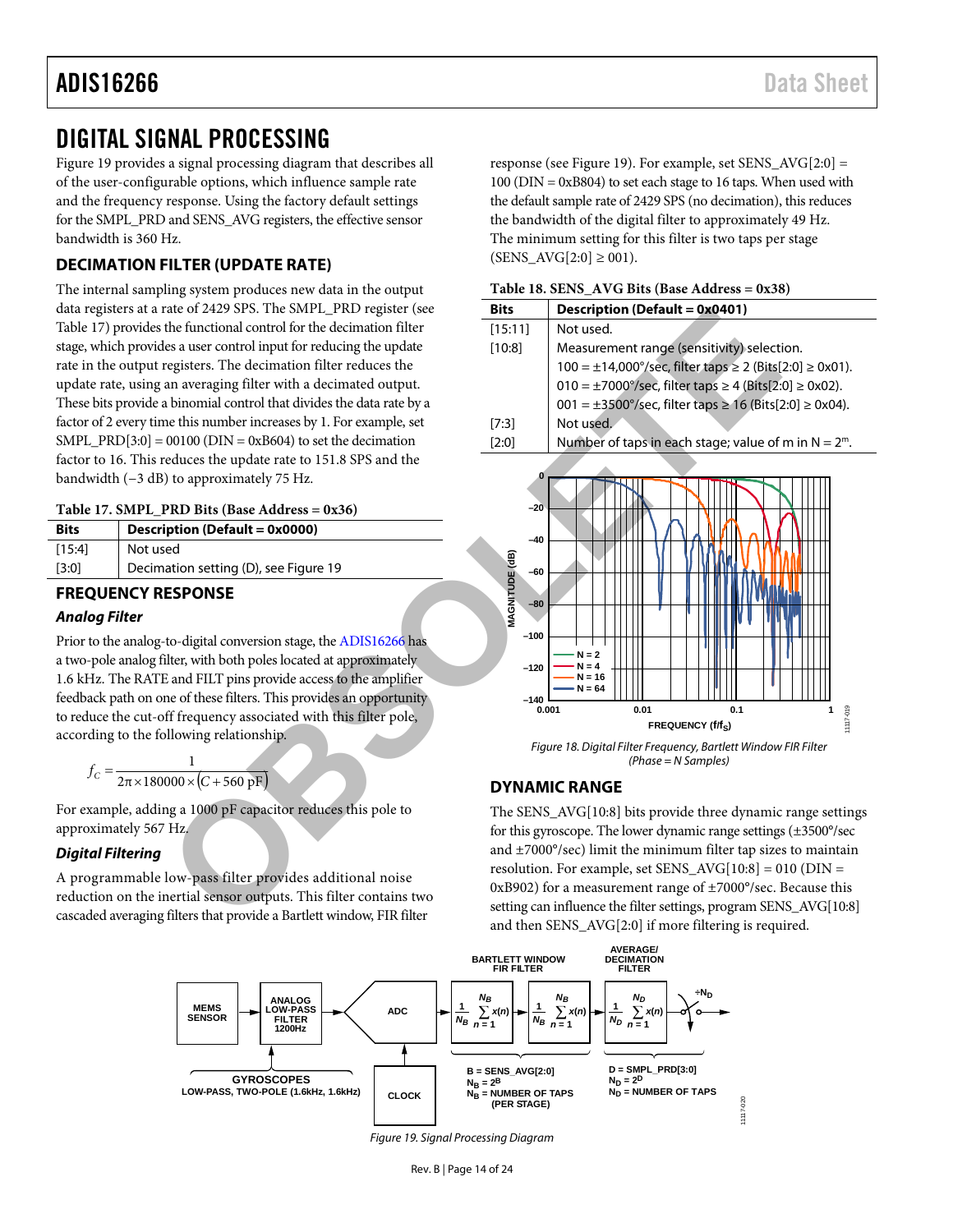### <span id="page-14-0"></span>**CALIBRATION**

The GYRO\_OFF and GYRO\_SCALE registers provide user controls for making in-system adjustments to offset and the scale factor.



*Figure 20. User Calibration Registers*

#### <span id="page-14-1"></span>**Table 19. GYRO\_OFF Bits (Base Address = 0x14)**

|             | Table 19. GYRO_OFF Bits (Base Address = 0x14)     | 0x8A0: multiply output by 1.078122 |
|-------------|---------------------------------------------------|------------------------------------|
| <b>Bits</b> | <b>Description (Default = 0x0000)</b>             | 0xFFF: multiply output by 1.9995.  |
| [15:12]     | Not used.                                         |                                    |
| [11:0]      | Offset adjustment factor, twos complement format, |                                    |
|             | 1.04°/sec per LSB. Examples:                      |                                    |
|             | 0x000: add 0°/sec to gyroscope data.              |                                    |
|             | 0x001: add 1.04°/sec to gyroscope data.           |                                    |
|             | 0x0AA: add 176.8°/sec to gyroscope data.          |                                    |
|             | 0xF0F: subtract 250.64°/sec from gyroscope data.  |                                    |
|             | 0xFFF: subtract 1.04°/sec from gyroscope data.    |                                    |
|             |                                                   |                                    |

<span id="page-14-2"></span>

| Table 20. GYRO_SCALE Bits (Base Address = 0x16) |  |  |  |
|-------------------------------------------------|--|--|--|
|-------------------------------------------------|--|--|--|

| <b>Bits</b> | Description (Default = 0x0800)                                              |
|-------------|-----------------------------------------------------------------------------|
| [15:12]     | Not used.                                                                   |
| [11:0]      | Scale adjustment factor, offset binary format,<br>0.00048828/LSB. Examples: |
|             | 0x000: multiply output by 0.                                                |
|             | 0x7F0: multiply gyroscope data by 0.99218.                                  |
|             | 0x800: multiply output by 1.                                                |
|             | 0x8A0: multiply output by 1.078122.                                         |
|             | 0xFFF: multiply output by 1.9995.                                           |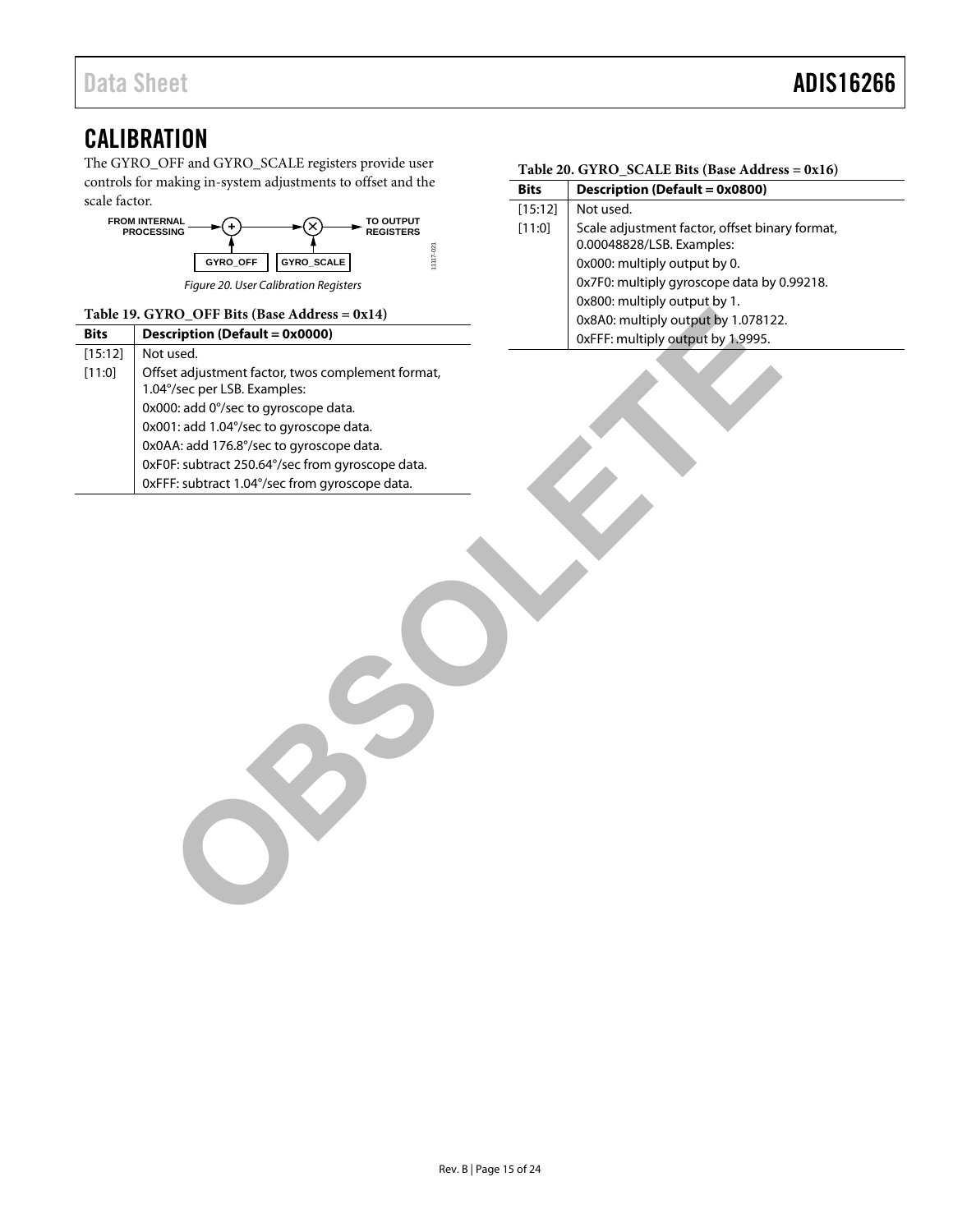### <span id="page-15-0"></span>SYSTEM TOOLS **Global Commands**

The GLOB\_CMD register provides trigger bits for several functions. Setting the assigned bit to 1 starts each operation, which returns the bit to 0 after completion. For example, set  $GLOB\_CMD[7] = 1 (DIN = 0xBE80)$  to execute a software reset, which stops the sensor operation and runs the device through its start-up sequence. This sequence includes loading the control registers with the contents of their respective flash memory locations prior to producing new data.

#### <span id="page-15-5"></span>**Table 21. GLOB\_CMD Bits (Base Address = 0x3E)**

| <b>Bits</b> | <b>Description</b>                   |
|-------------|--------------------------------------|
| [15:8]      | Not used.                            |
|             | Software reset command.              |
| 6:4         | Not used.                            |
| 3           | Flash update command.                |
|             | Auxiliary DAC data latch.            |
|             | Factory calibration restore command. |
|             | Autonull command.                    |
|             |                                      |

#### **Power Management**

Use SLP\_CNT[7:0] to put the device into sleep mode for a specified period. For example,  $SLP_CNT[7:0] = 0x64$  ( $DIN = 0xBA64$ ) puts th[e ADIS16266 t](http://www.analog.com/ADIS16266?doc=ADIS16266.pdf)o sleep for 50 seconds.

#### <span id="page-15-4"></span>**Table 22. SLP\_CNT Bits (Base Address = 0x3A)**

| <b>Bits</b> | <b>Description</b>                         |  |
|-------------|--------------------------------------------|--|
| [15:8]      | Not used.                                  |  |
| [7:0]       | Programmable sleep time bits, 0.5 sec/LSB. |  |

#### **General-Purpose Input/Output**

DIO1 and DIO2 are configurable, general-purpose input/output lines that serve multiple purposes according to the following control register priority: MSC\_CTRL, ALM\_CTRL, and GPIO\_CTRL. For example, set GPIO\_CTRL =  $0x0202$  (DIN = 0xB302, and then 0xB202) to configure DIO1 as an input and DIO2 as an output that is set high.

#### <span id="page-15-2"></span>**Table 23. GPIO\_CTRL Bits (Base Address = 0x32)**

| <b>Bits</b> | <b>Description (Default = 0x0000)</b>                            |
|-------------|------------------------------------------------------------------|
| [15:10]     | Not used.                                                        |
|             | General-Purpose input/output Line 2 (DIO2) data level.           |
| 8           | General-Purpose input/output Line 1 (DIO1) data level.           |
| $[7:2]$     | Not used.                                                        |
|             | General-Purpose input/output Line 2 (DIO2)<br>direction control. |
|             | $1 =$ output, $0 =$ input.                                       |
|             | General-Purpose input/output Line 1 (DIO1)<br>direction control. |
|             | $1 =$ output, $0 =$ input.                                       |

#### **Data Ready Input/Output Indicator**

The MSC\_CTRL[2:0] bits configure one of the digital input/output lines as a data ready signal for driving an interrupt. For example, set MSC\_CTRL[2:0] =  $100$  (DIN = 0xB404) to configure DIO1 as a negative-pulse data ready signal. The pulse width is between 100 μs and 200 μs over all conditions.

<span id="page-15-3"></span>

| Table 24. MSC_CTRL Bits (Base Address = 0x34) |  |  |  |  |
|-----------------------------------------------|--|--|--|--|
|-----------------------------------------------|--|--|--|--|

| prior to producing new data.                       | Table 24. MSC_CTRL Bits (Base Address = 0x34)                          |                                                                    |  |
|----------------------------------------------------|------------------------------------------------------------------------|--------------------------------------------------------------------|--|
|                                                    | <b>Bits</b>                                                            | <b>Description (Default = 0x0006)</b>                              |  |
| <b>CMD Bits (Base Address = <math>0x3E</math>)</b> | [15:12]                                                                | Not used.                                                          |  |
| iption                                             | 11                                                                     | Memory test (cleared upon completion).                             |  |
| ed.                                                |                                                                        | $1 =$ enabled, $0 =$ disabled.                                     |  |
| are reset command.                                 | 10                                                                     | Internal self-test enable (cleared upon completion).               |  |
| ed.                                                |                                                                        | $1 =$ enabled, $0 =$ disabled.                                     |  |
| update command.                                    | 9                                                                      | Manual self-test, negative stimulus.                               |  |
| ary DAC data latch.                                |                                                                        | $1 =$ enabled, $0 =$ disabled.                                     |  |
| y calibration restore command.                     | 8                                                                      | Manual self-test, positive stimulus.                               |  |
| ull command.                                       |                                                                        | $1 =$ enabled, $0 =$ disabled.                                     |  |
|                                                    | 7:3                                                                    | Not used.                                                          |  |
| nent                                               | $\overline{c}$                                                         | Data ready enable.                                                 |  |
| to put the device into sleep mode for a specified  |                                                                        | $1 =$ enabled, $0 =$ disabled.                                     |  |
| $le, SLP_CNT[7:0] = 0x64 (DIN = 0xBA64)$           | $\hat{\mathbf{r}}$                                                     | Data ready polarity.                                               |  |
| 6 to sleep for 50 seconds.                         |                                                                        | $1 =$ active high, 0 = active low.                                 |  |
| NT Bits (Base Address = $0x3A$ )                   | $\mathbf 0$                                                            | Data ready line select.                                            |  |
| iption                                             |                                                                        | $1 = DIO2, 0 = DIO1.$                                              |  |
| ed.                                                | <b>Auxiliary DAC</b>                                                   |                                                                    |  |
| mmable sleep time bits, 0.5 sec/LSB.               | The 12-bit AUX_DAC line can drive its output to within 5 mV of         |                                                                    |  |
|                                                    |                                                                        | the ground reference when it is not sinking current. As the output |  |
| e Input/Output                                     |                                                                        | approaches 0 V, the linearity begins to degrade (approximately     |  |
| re configurable, general-purpose input/output      | 100 LSB starting point). As the sink current increases, the nonlinear  |                                                                    |  |
| altiple purposes according to the following        | range increases. The DAC latch command (GLOB_CMD[2])                   |                                                                    |  |
| iority: MSC_CTRL, ALM_CTRL, and                    |                                                                        | moves the values of the AUX_DAC register into the internal DAC     |  |
| example, set GPIO_CTRL = $0x0202$ (DIN =           | control register, enabling both bytes to take effect at the same time. |                                                                    |  |
| 0xB202) to configure DIO1 as an input and          |                                                                        |                                                                    |  |
| that is set high.                                  | Table 25. AUX_DAC Bits (Base Address = 0x30)                           |                                                                    |  |
| <b>CTRL Bits (Base Address = 0x32)</b>             | <b>Bits</b>                                                            | <b>Description (Default = 0x0000)</b>                              |  |
| iption (Default = 0x0000)                          | [15:12]                                                                | Not used.                                                          |  |
| ed.                                                | [11:0]                                                                 | Data bits, scale factor = 0.6105 mV/code.                          |  |
| al-Purnose innut/outnut Line 2 (DIO2) data level   |                                                                        | Offset binary format, $0 V = 0$ codes.                             |  |
|                                                    |                                                                        |                                                                    |  |

#### **Auxiliary DAC**

<span id="page-15-1"></span>

|  |  | Table 25. AUX_DAC Bits (Base Address = $0x30$ ) |
|--|--|-------------------------------------------------|
|--|--|-------------------------------------------------|

| <b>Bits</b> | <b>Description (Default = 0x0000)</b>     |
|-------------|-------------------------------------------|
| [15:12]     | Not used.                                 |
| [11:0]      | Data bits, scale factor = 0.6105 mV/code. |
|             | Offset binary format, $0 V = 0$ codes.    |

#### **Table 26. Setting AUX\_DAC = 2 V**

| <b>DIN</b> | <b>Description</b>                                                                                                            |
|------------|-------------------------------------------------------------------------------------------------------------------------------|
| 0xB0CC     | $AUX\_DAC[7:0] = 0xCC (204 LSB).$                                                                                             |
| 0xB10C     | AUX_DAC[15:8] = 0x0C (3072 LSB).                                                                                              |
| 0xBE04     | $GLOB_CMD[2] = 1.$                                                                                                            |
|            | Latch AUX_DAC values into the internal DAC control<br>register which causes the output voltage to settle at<br>a value of 2V. |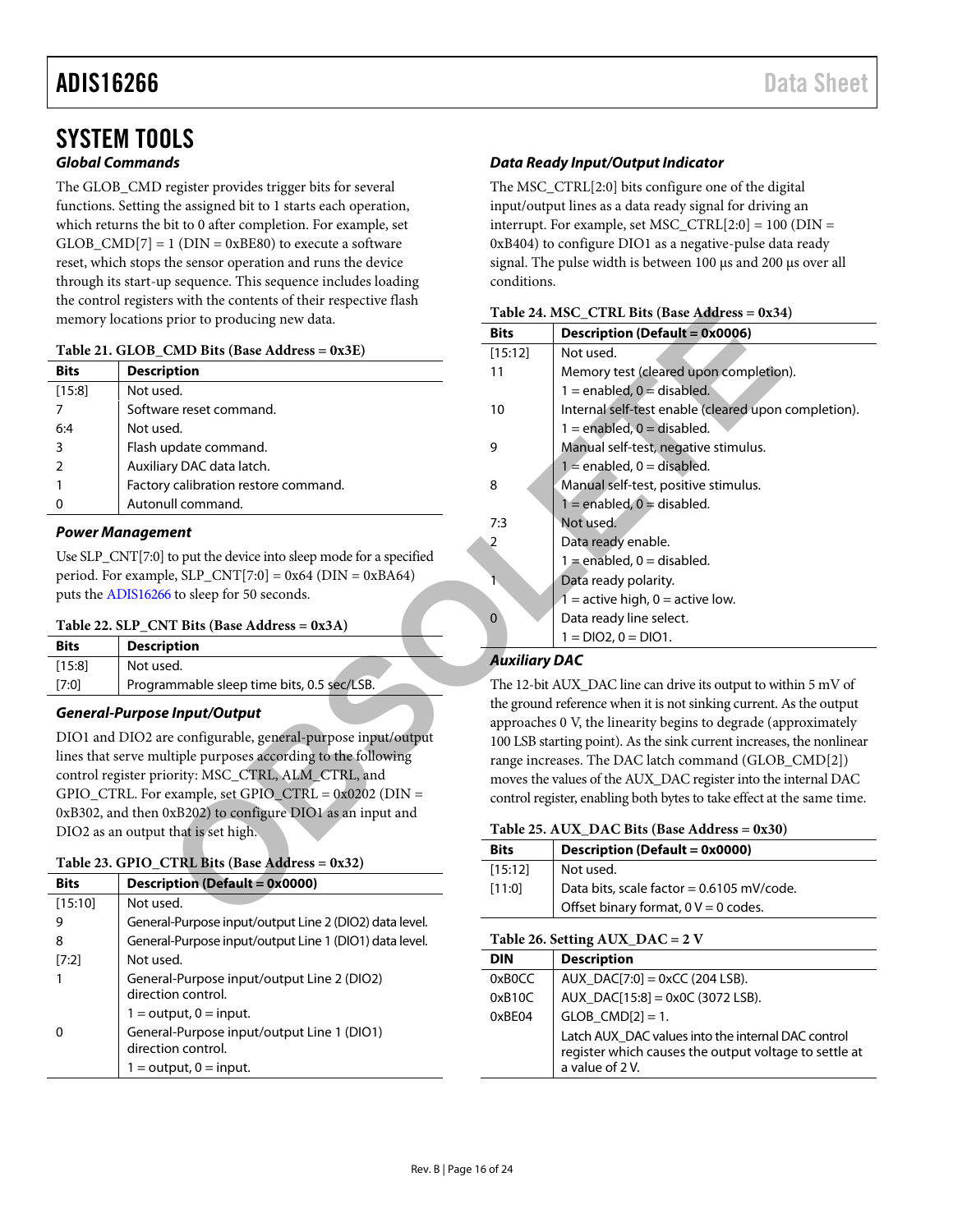#### *Memory Management*

The FLASH\_CNT register (se[e Table 27\)](#page-16-1) tracks the number of write cycles for the flash memory to help manage the total cycles against the endurance ratings i[n Table 1.](#page-2-1)

#### <span id="page-16-1"></span>**Table 27. FLASH\_CNT Bits (Base Address = 0x00)**

| <b>Bits</b> | Description          |  |
|-------------|----------------------|--|
| $[15:0]$    | Flash update counter |  |

#### <span id="page-16-0"></span>**DIAGNOSTICS**

#### *Self-Test*

#### <span id="page-16-3"></span>**Table 28. Manual Self-Test Example Sequence**

| Self-Test  |                                                                                                                                                                                                                                                                                                                                                                                                      | <b>Status</b>    |                                                                                                                                                                                                                                                                                                                                                        |
|------------|------------------------------------------------------------------------------------------------------------------------------------------------------------------------------------------------------------------------------------------------------------------------------------------------------------------------------------------------------------------------------------------------------|------------------|--------------------------------------------------------------------------------------------------------------------------------------------------------------------------------------------------------------------------------------------------------------------------------------------------------------------------------------------------------|
| criteria.  | The self-test function allows the user to verify the mechanical<br>integrity of each MEMS sensor. It applies an electrostatic force<br>to each sensor element, which results in mechanical displacement<br>that simulates a response to actual motion. Table 1 lists the<br>expected response for the sensor, which provides pass/fail<br>Set MSC_CTRL $[10] = 1$ (DIN = 0xB504) to run the internal |                  | The error flags provide indicator functions fo<br>level issues. All of the flags are cleared (set to<br>DIAG_STAT register read cycle. If an error co<br>the error flag returns to 1 during the next san<br>DIAG_STAT[1:0] does not require a read of t<br>return to 0. When the power supply voltage g<br>range, these two flags clear automatically. |
|            | self-test routine, which exercises the inertial sensor, measures                                                                                                                                                                                                                                                                                                                                     |                  | Table 29. DIAG_STAT Bits (Base Address                                                                                                                                                                                                                                                                                                                 |
|            | the response, makes a pass/fail decision, reports the decision to<br>the error flags in the DIAG_STAT register, and then restores                                                                                                                                                                                                                                                                    | <b>Bits</b>      | <b>Description</b>                                                                                                                                                                                                                                                                                                                                     |
|            | normal operation. MSC_CTRL[10] resets itself to 0 after                                                                                                                                                                                                                                                                                                                                              | [15:10]          | Not used.                                                                                                                                                                                                                                                                                                                                              |
|            | completing the routine. The MSC_CTRL[9:8] bits provide                                                                                                                                                                                                                                                                                                                                               | 9                | Alarm 2 status (1 = active, 0 = inac                                                                                                                                                                                                                                                                                                                   |
|            | manual control of the self-test function for investigation of                                                                                                                                                                                                                                                                                                                                        | $\boldsymbol{8}$ | Alarm 1 status (1 = active, 0 = inac                                                                                                                                                                                                                                                                                                                   |
|            | potential failures. Table 28 outlines an example test flow for                                                                                                                                                                                                                                                                                                                                       | $\overline{7}$   | Not used.                                                                                                                                                                                                                                                                                                                                              |
|            | using this option to verify the gyroscope function.                                                                                                                                                                                                                                                                                                                                                  | 6                | Flash test, checksum flag $(1 = \text{fail}, \text{null})$                                                                                                                                                                                                                                                                                             |
|            |                                                                                                                                                                                                                                                                                                                                                                                                      | 5                | Self-test diagnostic error flag (1 = $\overline{ }$                                                                                                                                                                                                                                                                                                    |
|            | Table 28. Manual Self-Test Example Sequence                                                                                                                                                                                                                                                                                                                                                          | 4                | Sensor overrange (1 = fail, 0 = pas.                                                                                                                                                                                                                                                                                                                   |
| <b>DIN</b> | <b>Description</b>                                                                                                                                                                                                                                                                                                                                                                                   | 3                | SPI communication failure $(1 = \text{fail})$                                                                                                                                                                                                                                                                                                          |
| 0xB601     | SMPL_PRD[7:0] = $0x01$ , sample rate = $2429$ SPS.                                                                                                                                                                                                                                                                                                                                                   | $\overline{2}$   | Flash update failure (1 = fail, 0 = $p_i$                                                                                                                                                                                                                                                                                                              |
| 0xB904     | SENS_AVG[15:8] = 0x04, range = $\pm$ 14000°/sec.                                                                                                                                                                                                                                                                                                                                                     | 1                | Power supply $> 5.25$ V.<br>$1 =$ power supply $> 5.25$ V, 0 = pov                                                                                                                                                                                                                                                                                     |
| 0xB802     | SENS_AVG[7:0] = 0x02, four-tap averaging filter.                                                                                                                                                                                                                                                                                                                                                     | 0                | Power supply $<$ 4.75 V.                                                                                                                                                                                                                                                                                                                               |
|            | Delay = $50$ ms.                                                                                                                                                                                                                                                                                                                                                                                     |                  | $1 =$ power supply < 4.75 V, 0 = pov                                                                                                                                                                                                                                                                                                                   |
| 0x0400     | Read GYRO_OUT.                                                                                                                                                                                                                                                                                                                                                                                       |                  |                                                                                                                                                                                                                                                                                                                                                        |
| 0xB502     | MSC_CTRL[9:8] = 10, gyroscope negative self-test.                                                                                                                                                                                                                                                                                                                                                    |                  |                                                                                                                                                                                                                                                                                                                                                        |
| 0x0400     | Delay = $50$ ms.<br>Read GYRO OUT.                                                                                                                                                                                                                                                                                                                                                                   |                  |                                                                                                                                                                                                                                                                                                                                                        |
|            | Determines whether the bias in the gyroscope<br>output changed according to the self-test<br>response specified in Table 1.                                                                                                                                                                                                                                                                          |                  |                                                                                                                                                                                                                                                                                                                                                        |
| 0xB501     | MSC_CTRL[9:8] = 01, gyroscope positive self-test.                                                                                                                                                                                                                                                                                                                                                    |                  |                                                                                                                                                                                                                                                                                                                                                        |
|            | Delay = $50$ ms.                                                                                                                                                                                                                                                                                                                                                                                     |                  |                                                                                                                                                                                                                                                                                                                                                        |
| 0x0400     | Read GYRO_OUT.                                                                                                                                                                                                                                                                                                                                                                                       |                  |                                                                                                                                                                                                                                                                                                                                                        |
|            | Determines whether the bias in the gyroscope<br>output changed according to the self-test<br>response specified in Table 1.                                                                                                                                                                                                                                                                          |                  |                                                                                                                                                                                                                                                                                                                                                        |
| 0xB500     | $MSC_CTRL[15:8] = 0x00.$                                                                                                                                                                                                                                                                                                                                                                             |                  |                                                                                                                                                                                                                                                                                                                                                        |

Zero motion provides results that are more reliable. The settings in [Table 28](#page-16-3) are flexible and allow for optimization around speed and noise influence. For example, using fewer filtering taps decreases delay times but increases the potential for noise influence.

#### *Memory Test*

Setting MSC\_CTRL $[11] = 1$  (DIN = 0xB508) performs a checksum comparison between the flash memory and SRAM to help verify memory integrity. The pass/fail result is loaded into the DIAG\_STAT[6] register.

#### *Status*

The error flags provide indicator functions for common system level issues. All of the flags are cleared (set to 0) after each DIAG\_STAT register read cycle. If an error condition remains, the error flag returns to 1 during the next sample cycle. DIAG\_STAT[1:0] does not require a read of this register to return to 0. When the power supply voltage goes back into range, these two flags clear automatically.

#### <span id="page-16-2"></span>**Table 29. DIAG\_STAT Bits (Base Address = 0x3C)**

| <b>Bits</b>   | <b>Description</b>                                                     |
|---------------|------------------------------------------------------------------------|
| [15:10]       | Not used.                                                              |
| 9             | Alarm 2 status (1 = active, 0 = inactive).                             |
| 8             | Alarm 1 status (1 = active, 0 = inactive).                             |
| 7             | Not used.                                                              |
| 6             | Flash test, checksum flag ( $1 = \text{fail}$ , $0 = \text{pass}$ ).   |
| 5             | Self-test diagnostic error flag $(1 = \text{fail}, 0 = \text{pass})$ . |
| 4             | Sensor overrange $(1 = \text{fail}, 0 = \text{pass})$ .                |
| 3             | SPI communication failure (1 = fail, 0 = pass).                        |
| $\mathcal{P}$ | Flash update failure $(1 = \text{fail}, 0 = \text{pass})$ .            |
| 1             | Power supply $> 5.25$ V.                                               |
|               | $1 =$ power supply > 5.25 V, 0 = power supply $\le$ 5.25 V.            |
| 0             | Power supply $< 4.75$ V.                                               |
|               | $1 =$ power supply $< 4.75$ V, 0 = power supply $\geq 4.75$ V.         |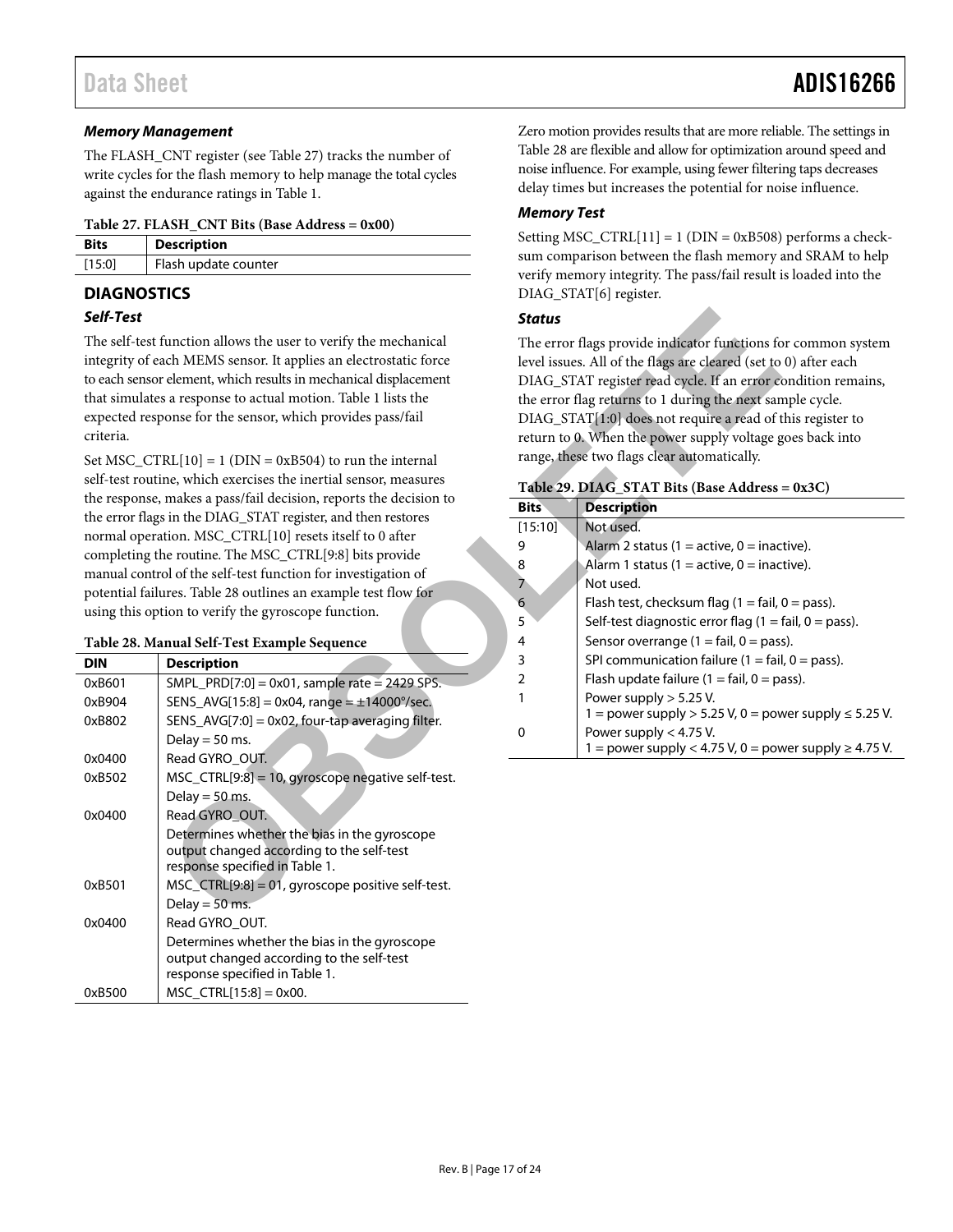## <span id="page-17-0"></span>ALARMS

#### *Alarm Registers*

The alarm function provides monitoring for two independent conditions. The ALM\_CTRL register provides control inputs for data source selection, data filtering (prior to comparison), static comparison, dynamic rate-of-change comparison, and output indicator configurations. The ALM\_MAGx registers establish the trigger threshold and polarity configurations. [Table 35](#page-17-6) gives an example of how to configure a static alarm. The ALM\_SMPLx registers provide the numbers of samples to use in the dynamic rate-of-change configuration. The period equals the number in the ALM\_SMPLx register multiplied by the sample period time. See [Table 36](#page-18-2) for an example of how to configure the sensor for this type of function.

#### <span id="page-17-1"></span>**Table 30. ALM\_MAG1 Bits (Base Address = 0x20)**

| <b>Bits</b> | <b>Description (Default = 0x0000)</b>                               |
|-------------|---------------------------------------------------------------------|
| 15          | Comparison polarity (1 = greater than, 0 = less than).              |
| 14          | Not used.                                                           |
| [13:0]      | Data bits that match the format of the trigger source<br>selection. |

#### <span id="page-17-2"></span>**Table 31. ALM\_MAG2 Bits (Base Address = 0x22)**

| <b>Bits</b> | Description (Default = 0x0000)                                      |
|-------------|---------------------------------------------------------------------|
| 15          | Comparison polarity (1 = greater than, 0 = less than).              |
| 14          | Not used.                                                           |
| [13:0]      | Data bits that match the format of the trigger source<br>selection. |

#### <span id="page-17-3"></span>Table 32. ALM SMPL1 Bits (Base Address  $= 0x24$ )

| <b>Bits</b> | Description (Default = 0x0000)                         |  |
|-------------|--------------------------------------------------------|--|
| [15:8]      | Not used.                                              |  |
| [7:0]       | Data bits: number of samples (both 0x00 and 0x01 = 1). |  |
|             |                                                        |  |

#### <span id="page-17-4"></span>**Table 33. ALM\_SMPL2 Bits (Base Address = 0x26)**

| <b>Bits</b> | <b>Description (Default = 0x0000)</b>                       |
|-------------|-------------------------------------------------------------|
| [15:8]      | Not used.                                                   |
| [7:0]       | Data bits: number of samples (both $0x00$ and $0x01 = 1$ ). |
|             |                                                             |

<span id="page-17-5"></span>

|                                                      |                   | Table 34. ALM_CTRL Bits (Base Address = $0x28$ )           |
|------------------------------------------------------|-------------------|------------------------------------------------------------|
| n provides monitoring for two independent            | Bits              | <b>Description (Default = 0x0000)</b>                      |
| M_CTRL register provides control inputs for          | 15                | Dynamic rate-of-change enable for Alarm 2 (1 = rate        |
| n, data filtering (prior to comparison), static      |                   | of change, $0 =$ static level).                            |
| mic rate-of-change comparison, and output            | [14:12]           | Alarm 2 source selection.                                  |
|                                                      |                   | $000 =$ disable.                                           |
| ations. The ALM_MAGx registers establish             |                   | $001$ = power supply output.                               |
| ld and polarity configurations. Table 35 gives       |                   | $010 = gyroscope output.$                                  |
| to configure a static alarm. The ALM_SMPLx           |                   | $011 = not used.$                                          |
| he numbers of samples to use in the dynamic          |                   | $100 = not used.$                                          |
| ifiguration. The period equals the number in         |                   | 101 = auxiliary ADC input.                                 |
| register multiplied by the sample period time.       |                   | 110 = temperature output.                                  |
| example of how to configure the sensor for this      |                   | $111 = not used.$                                          |
|                                                      | 11                | Rate-of-change enable for Alarm 1 (1 = dynamic rate        |
| $[AG1 \; Bits \; (Base Address = 0x20)]$             |                   | of change, $0 =$ static level).                            |
| tion (Default = 0x0000)                              | $[10:8]$          | Alarm 1 source selection (same as for Alarm 2).            |
| ison polarity $(1 =$ greater than, $0 =$ less than). | $[7:5]$           | Not used.                                                  |
| J.                                                   | 4                 | Comparison data filter setting (1 = filtered data, $0 =$   |
| s that match the format of the trigger source        |                   | unfiltered data).                                          |
|                                                      | 3                 | Not used.                                                  |
|                                                      | 2                 | Alarm output enable $(1 =$ enabled, $0 =$ disabled).       |
| $1AG2 \text{ bits (Base Address = 0x22)$             | 1                 | Alarm output polarity (1 = active high, $0 =$ active low). |
| tion (Default = 0x0000)                              | 0                 | Alarm output line select $(1 = DIO2, 0 = DIO1)$ .          |
| ison polarity $(1 =$ greater than, $0 =$ less than). |                   | Table 35. Alarm Configuration Example 1                    |
| ı.                                                   | <b>DIN</b>        | <b>Description</b>                                         |
| s that match the format of the trigger source        | 0xA922,           |                                                            |
| ٦.                                                   | 0xA817            | $ALM_CTRL = 0x2217.$                                       |
|                                                      |                   | Alarm 1 input = GYRO_OUT.                                  |
| <b>MPL1 Bits (Base Address = <math>0x24</math>)</b>  |                   | Alarm 2 input = GYRO_OUT.                                  |
| $tion (Default = 0x0000)$                            |                   | Static level comparison, filtered data.                    |
| Ł.                                                   |                   | DIO2 output indicator, positive polarity.                  |
| s: number of samples (both $0x00$ and $0x01 = 1$ ).  | 0xA183,           | $ALM_MAG1 = 0x83E8.$                                       |
| <b>MPL2 Bits (Base Address = 0x26)</b>               | 0xA0E8            | Alarm 1 is true if GYRO_OUT > +4170°/sec.                  |
| $tion (Default = 0x0000)$                            | 0xA338,<br>0xA230 | $ALM_MAG2 = 0x3830.$                                       |
| Ł.                                                   |                   | Alarm 2 is true if GYRO_OUT < -8340°/sec.                  |
| s: number of samples (both $0x00$ and $0x01 = 1$ ).  |                   |                                                            |
|                                                      |                   |                                                            |
|                                                      |                   |                                                            |
|                                                      |                   |                                                            |
|                                                      |                   |                                                            |
|                                                      |                   |                                                            |

#### <span id="page-17-6"></span>0xA922, 0xA817 ALM\_CTRL = 0x2217. Alarm 1 input = GYRO\_OUT. Alarm 2 input = GYRO\_OUT. Static level comparison, filtered data. DIO2 output indicator, positive polarity. 0xA183, 0xA0E8 ALM  $MAG1 = 0x83E8$ . Alarm 1 is true if GYRO\_OUT > +4170°/sec. 0xA338, 0xA230 ALM\_MAG2 = 0x3830. Alarm 2 is true if GYRO\_OUT < -8340°/sec.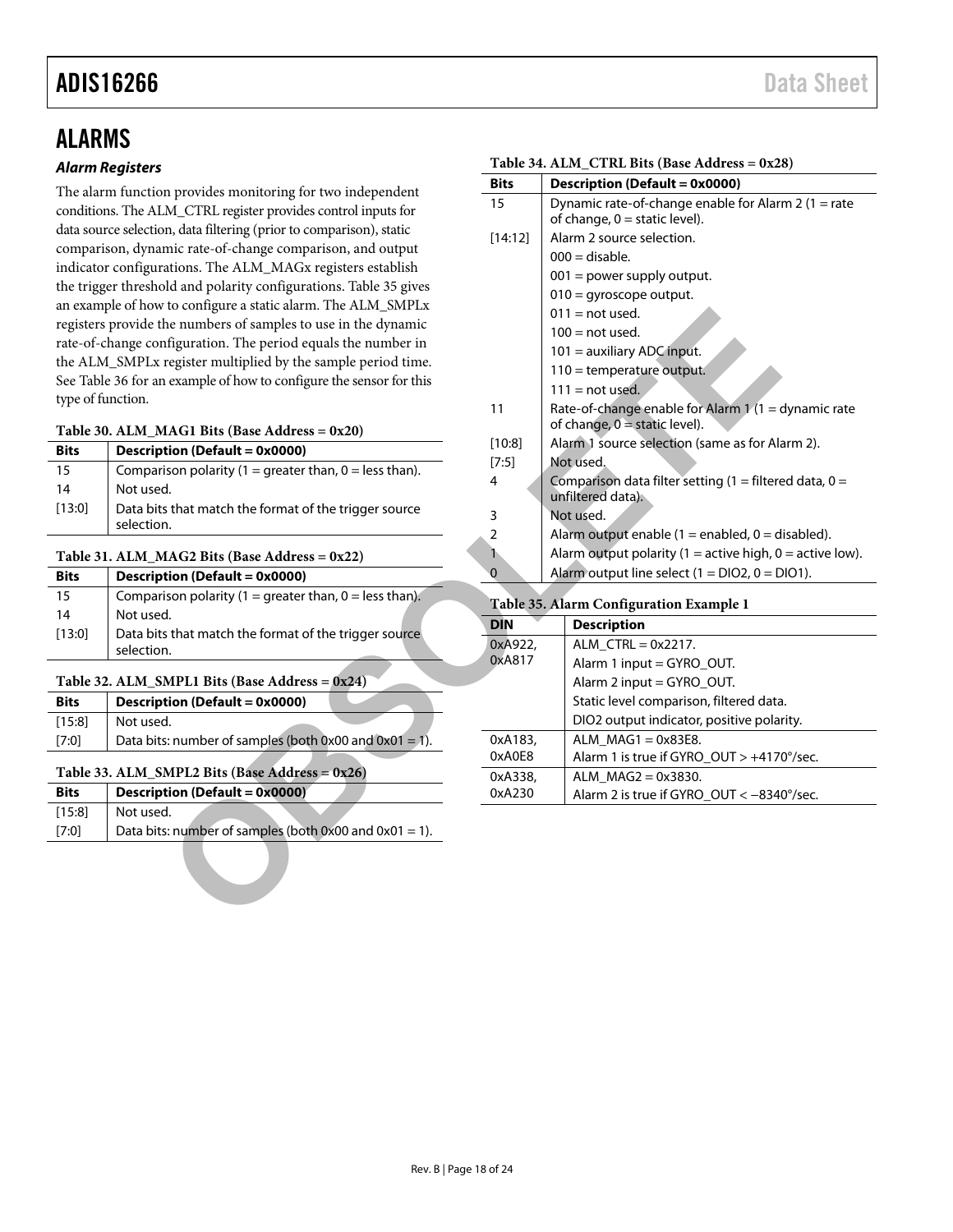#### <span id="page-18-2"></span>**Table 36. Alarm Configuration Example 2**

| <b>DIN</b> | <b>Description</b>                                  | Table 37 provides a summary of the registers th  |                |                    |
|------------|-----------------------------------------------------|--------------------------------------------------|----------------|--------------------|
| 0xA9AA,    | ALM_CTRL = 0xAA04.                                  | product: PROD_ID, which identifies the produ     |                |                    |
| 0xA804     | Alarm 1 input = GYRO_OUT.                           | and LOT_ID2, the 32-bit lot identification code; |                |                    |
|            | Alarm 2 input = GYRO_OUT.                           | which displays the 16-bit serial number. All fou |                |                    |
|            | Dynamic rate-of-change comparison, unfiltered data. | bytes in length.                                 |                |                    |
|            | DIO1 output indicator, negative polarity.           |                                                  |                |                    |
| 0xB600     | SMPL_PRD = 0x0000. Sample rate = 2429 SPS.          | Table 37. Identification Registers               |                |                    |
| 0xA4FF     | $ALM\_SMPL1[7:0] = 0x00FF.$                         | <b>Register Name</b>                             | <b>Address</b> | <b>Description</b> |
|            | Alarm 1 dynamic rate-of-change period = 105 ms.     | LOT_ID1                                          | 0x52           | Lot Identificatio  |
| 0xA6FF     | $ALM\_SMPL2[7:0] = 0x00FF.$                         | LOT_ID2                                          | 0x54           | Lot Identificatio  |
|            | Alarm 2 dynamic rate-of-change period = 105 ms.     | PROD_ID                                          | 0x56           | Product identif    |
| 0xA181,    | ALM $MAG1 = 0x8100$ .                               |                                                  |                | $(0x3F8A = 16,26$  |
| 0xA000     | Alarm 1 is true if GYRO_OUT changes more than       | SERIAL_NUM                                       | 0x58           | Serial number      |
|            | 1067.5°/sec over a period of 105 ms.                |                                                  |                |                    |
| 0xA300,    | $ALM_MAG2 = 0x000A.$                                |                                                  |                |                    |
| 0xA20A     | Alarm 2 is true if GYRO_OUT changes less than       |                                                  |                |                    |
|            | 41.7°/sec over a period of 105 ms.                  |                                                  |                |                    |
|            | $\circ$                                             |                                                  |                |                    |
|            |                                                     |                                                  |                |                    |

#### <span id="page-18-0"></span>**PRODUCT IDENTIFICATION**

[Table 37](#page-18-1) provides a summary of the registers that identify the product: PROD\_ID, which identifies the product type; LOT\_ID1 and LOT\_ID2, the 32-bit lot identification code; and SERIAL\_NUM, which displays the 16-bit serial number. All four registers are two bytes in length.

#### <span id="page-18-1"></span>**Table 37. Identification Registers**

| <b>Register Name</b> | <b>Address</b> | <b>Description</b>                |  |  |  |
|----------------------|----------------|-----------------------------------|--|--|--|
| LOT ID1              | 0x52           | Lot Identification Code 1         |  |  |  |
| LOT ID <sub>2</sub>  | 0x54           | Lot Identification Code 2         |  |  |  |
| PROD ID              | 0x56           | Product identification = $0x3F8A$ |  |  |  |
|                      |                | $(0x3F8A = 16,266$ decimal)       |  |  |  |
| SERIAL NUM           | 0x58           | Serial number                     |  |  |  |
|                      |                |                                   |  |  |  |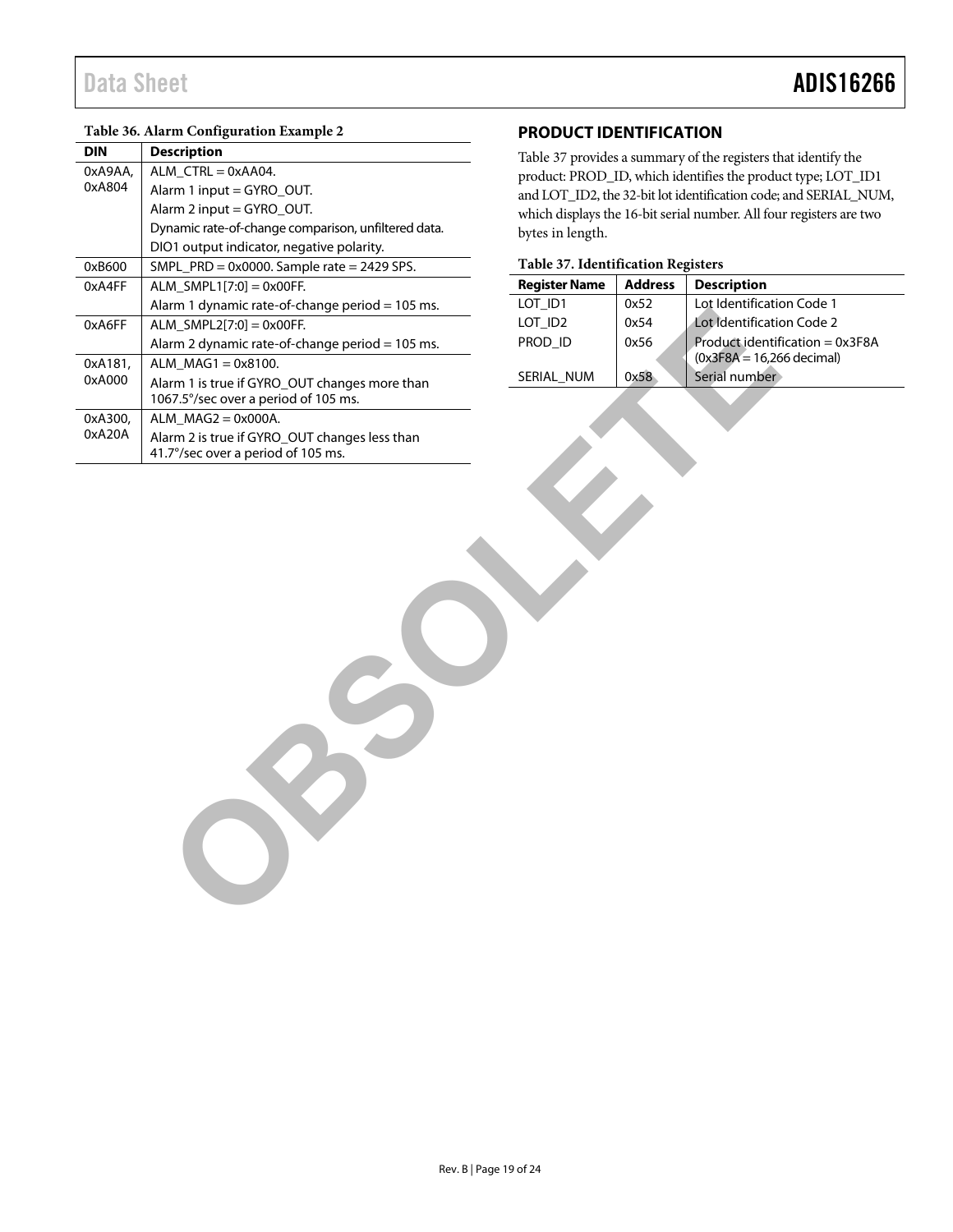### <span id="page-19-0"></span>APPLICATIONS INFORMATION **ASSEMBLY**

<span id="page-19-1"></span>When developing a process flow for installin[g ADIS16266 d](http://www.analog.com/ADIS16266?doc=ADIS16266.pdf)evices on printed circuit boards (PCBs), see the IPC/JEDEC J-STD-020C standard document for reflow temperature profile and processing information. Th[e ADIS16266 c](http://www.analog.com/ADIS16266?doc=ADIS16266.pdf)an use the Sn-Pb eutectic process or the Pb-free eutectic process from this standard. See IPC/JEDEC J-STD-033 for moisture sensitivity level (MSL) handling requirements. The MSL rating for these devices is marked on the antistatic bags, which protect these devices from electrostatic discharge (ESD) during shipping and handling.

<span id="page-19-3"></span>Prior to assembly, review the process flow for information about introducing shock levels that exceed the absolute maximum ratings for th[e ADIS16266.](http://www.analog.com/ADIS16266?doc=ADIS16266.pdf) PCB separation and ultrasonic cleaning processes can introduce high levels of shock and damage the MEMS element. Bowing or flexing the PCB after solder reflow can also place large peeling stress on the pad structure and can damage the device. If this is unavoidable, consider using an underfill material to help distribute these forces across the bottom of the package[. Figure 21 p](#page-19-3)rovides a PCB pad design example for this package style.

#### <span id="page-19-2"></span>**BIAS OPTIMIZATION**

Use the following steps to fine tune the bias to an accuracy that approaches the in-run bias stability, 0.129°/sec (1 σ):

- 1. Apply 5 V and allow enough time to start up.
- 2. Set SENS  $AVG[10:8] = 001$  (DIN = 0xB901).
- 3. Collect GYRO\_OUT data for 30 seconds at a sample rate of 2429 SPS.
- 4. Average data record.
- 5. Round to the nearest integer.
- 6. Multiply by −1.
- 7. Write the resulting number (from Step 6) to GYRO\_OFF.
- 8. Set GLOB\_CMD[3] = 1 (DIN = 0xBE08).
- 9. Wait for >50 ms and resume operation.

Alternatively, setting GLOB\_CMD $[0] = 1$  (DIN = 0xBE01) provides a single sample, bias correction. The Allan variance curve (see Figure 6) provides a trade-off relationship between accuracy and averaging time. For example, an average time of 1 second produces an accuracy of approximately 0.358°/sec (1 σ).

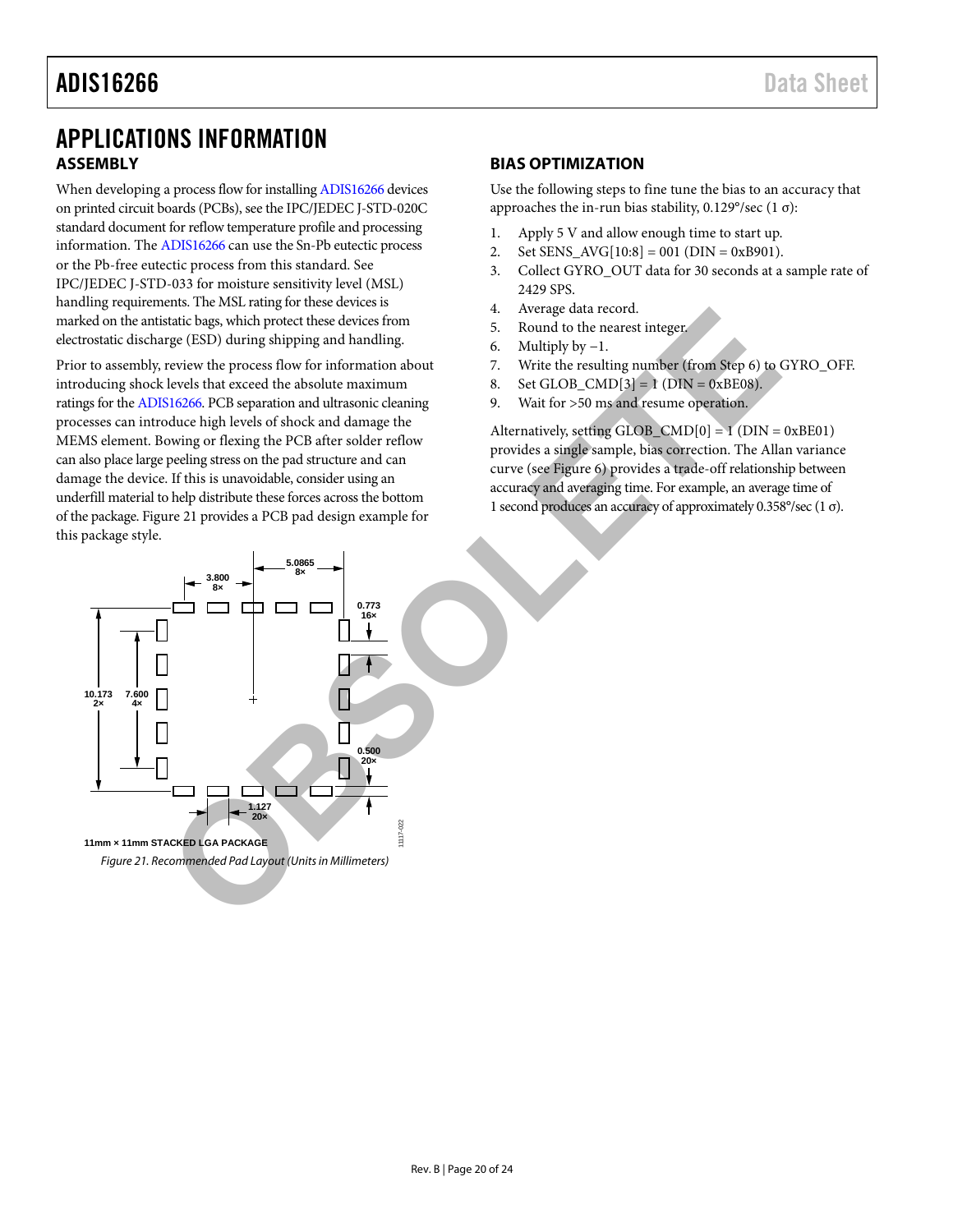# Data Sheet **ADIS16266**

### <span id="page-20-0"></span>**INTERFACE PCB**

The [ADIS16266/PCBZ](http://www.analog.com/ADIS16266?doc=ADIS16266.pdf) includes one [ADIS16266BCCZ](http://www.analog.com/ADIS16266?doc=ADIS16266.pdf) IC on a 1.2 inch  $\times$  1.3 inch PCB. The interface PCB simplifies the IC connection of these devices to an existing processor system. The four mounting holes accommodate either M2 (2 mm) or 2-56 machine screws. These boards are made of IS410 material and are 0.063 inches thick. The second level assembly uses a SAC305 compatible solder composition, which has a presolder reflow thickness of approximately 0.005 inches.

<span id="page-20-2"></span>The pad pattern on these PCBs matches that shown in Figure 23. J1 and J2 are dual-row, 2 mm (pitch) connectors that work with a number of ribbon cable systems, including the TCSD-08-D-xx.00-01 series from Samtec. The schematic and connector pin assignments for the ADIS16266/PCBZ are shown in Figure 22.



<span id="page-20-1"></span>*Figure 23. PCB Assembly View and Dimensions*

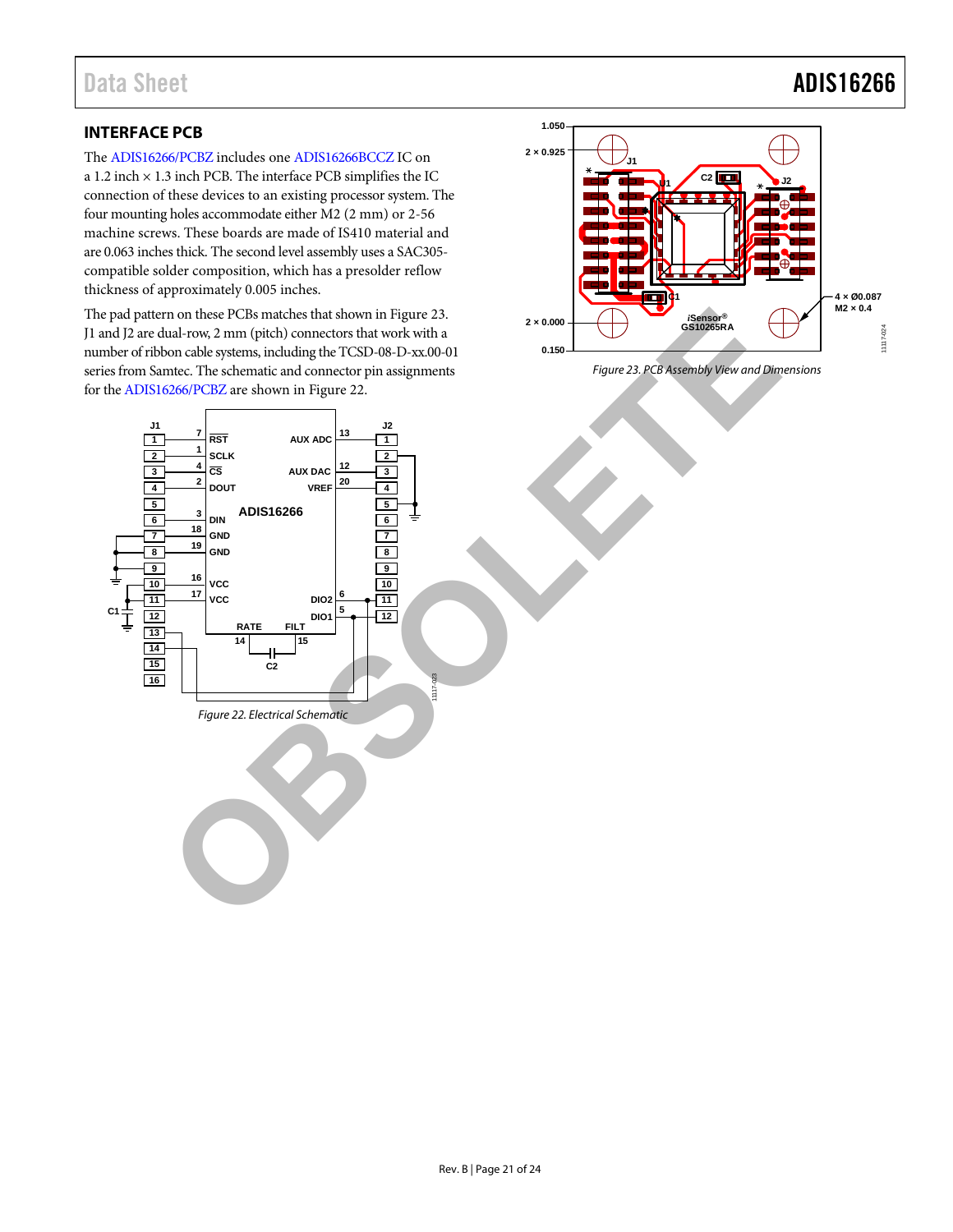## <span id="page-21-0"></span>OUTLINE DIMENSIONS



*Figure 24. 20-Terminal Stacked Land Grid Array [LGA] (CC-20-1) Dimensions shown in millimeters*

#### <span id="page-21-1"></span>**ORDERING GUIDE**

| Model <sup>1</sup> | Temperature Range                   | <b>Package Description</b>                | <b>Package Option</b> |
|--------------------|-------------------------------------|-------------------------------------------|-----------------------|
| ADIS16266BCCZ      | $-40^{\circ}$ C to $+105^{\circ}$ C | 20-Terminal Stacked Land Grid Array [LGA] | $CC-20-1$             |
| ADIS16266/PCBZ     |                                     | <b>Evaluation Board</b>                   |                       |

 $1 Z =$  RoHS Compliant Part.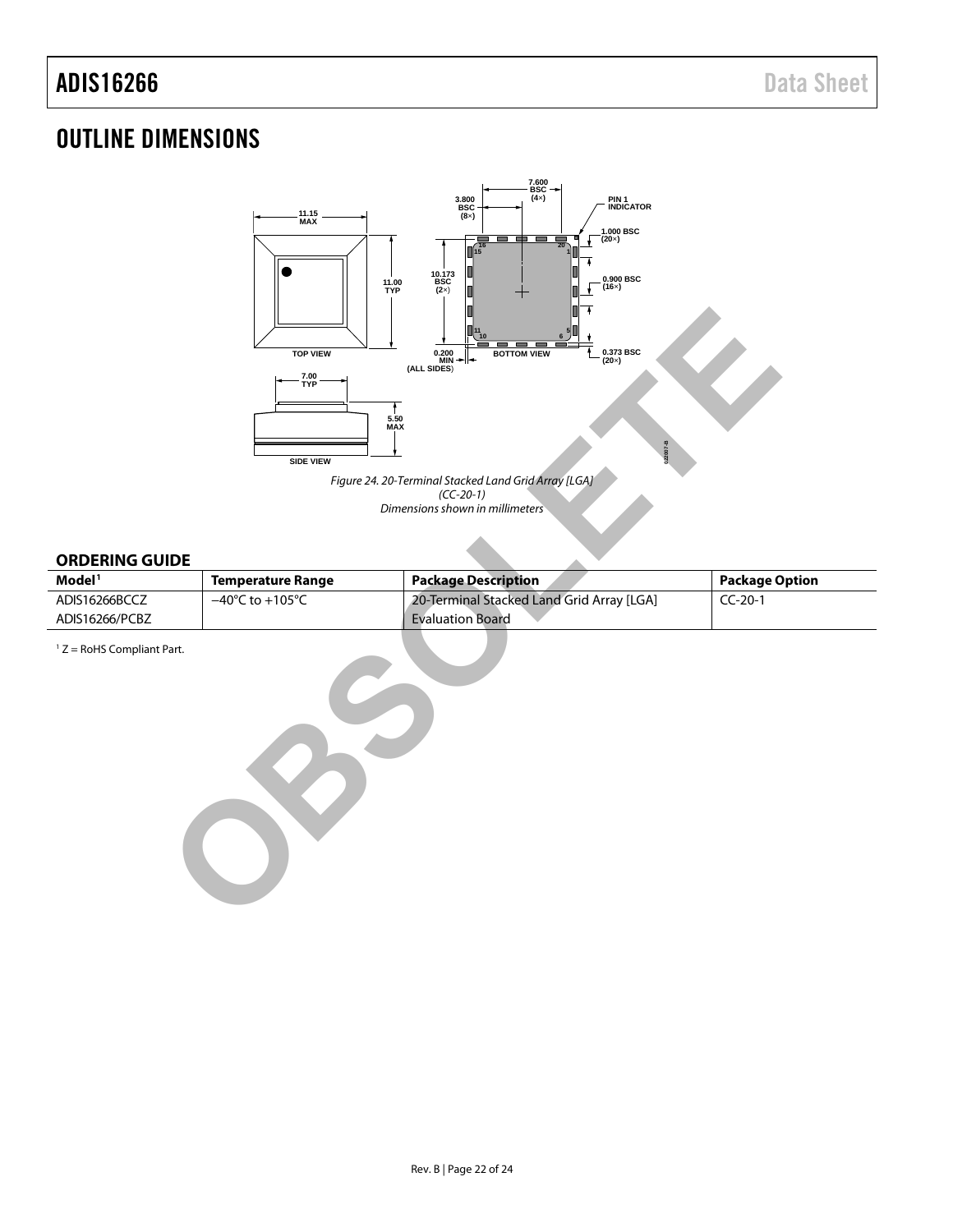# **NOTES**

**OBSOLETE**